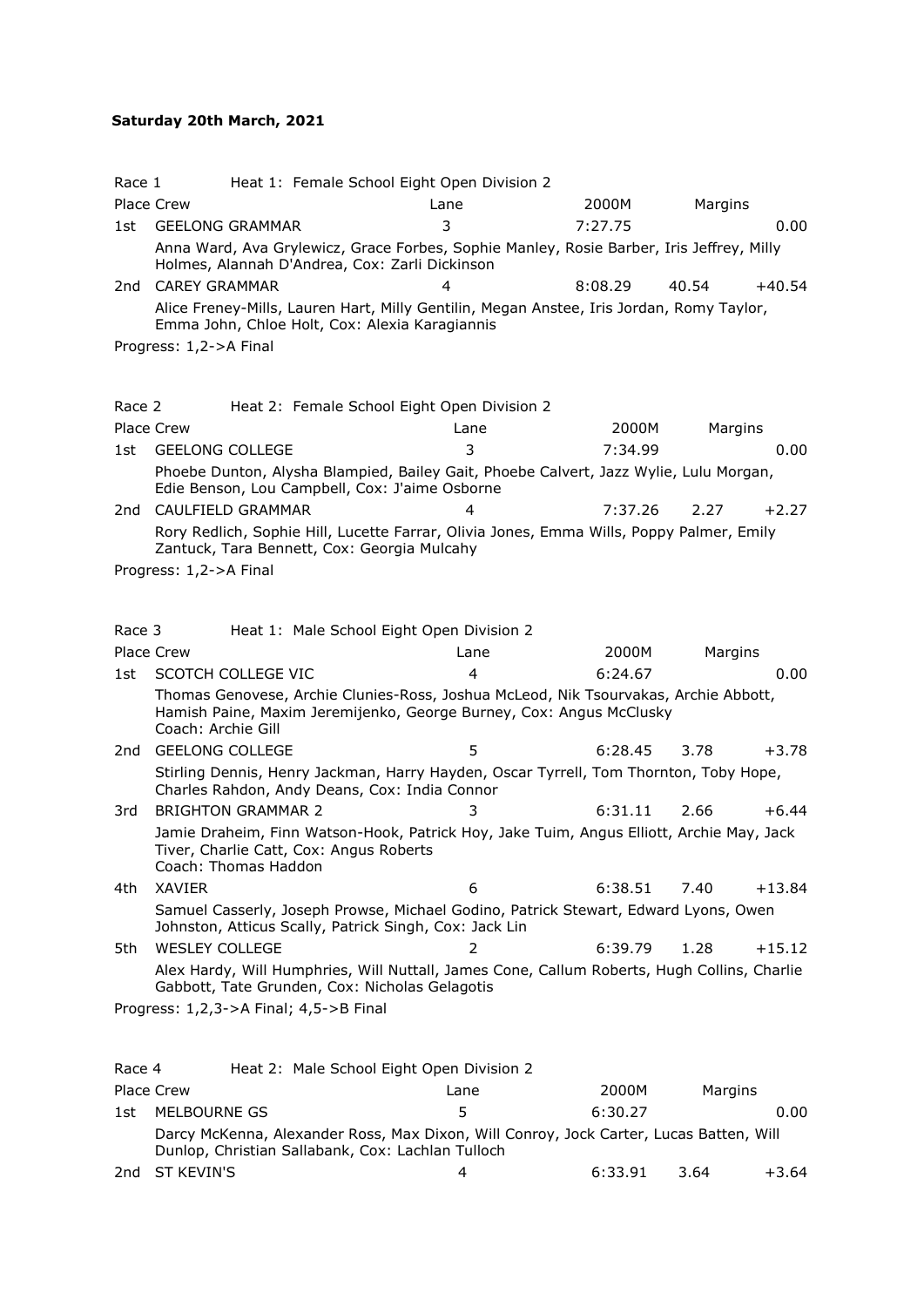Alexander Prosser, Digby Newton-Brown, William Blyth, Billy Daffern, Frederick Holland, Isaac Dyt, Liam Monaghan, Hugo Terzini, Cox: Ethan Cheung Coach: Annabelle Eaton 3rd GEELONG GRAMMAR 6 6:36.91 3.00 +6.64 Sebastian Alvarez de Toledo, William Crawford, Harry Cooper, Hunter Dowd, Ethan Colley, Jake Tolhoek, Tom Ross, Hugo Clements, Cox: Louisa Chong 4th CAULFIELD GRAMMAR 3 6:37.78 0.87 +7.51 Xavier Lipman, Max Burke, Max Webb, Griffin Farmer, Joseph Godwin, Jesper Oriander, Liam Quinn, Lukas Meyer, Cox: Aidan Robinson 5th CAREY GRAMMAR 2 6:45.52 7.74 +15.25 Tom Prendergast, Aidan Tenace, Jake Shinton, Matthew Worth, Declan O'Callaghan, Liam Vallely, Joseph Walker, Gus Knowles, Cox: Jamie Hoopmann Coach: Connor Bavage Progress: 1,2,3->A Final; 4,5->B Final Race 5 Heat 1: Female School Eight Open Division 1 Place Crew 2000 Control 2000 Lane 2000 Control 2000 Margins 1st WESLEY COLLEGE 3 7:24.85 0.00 Leyla Kenneally, Saskia Blackburn, Emily Hill, Lauren Mayhood, Lucy Thomson, Thea Coull, Christina Kamenev, Zara Lavery, Cox: Fiona Dow Coach: Hannah Every-Hall 2nd CAULFIELD GRAMMAR 4 7:33.19 8.34 +8.34 Amelia McInnes, Lily Murray, Rosie Morrison, Francesca Newport, Bethany Sexton, Ella Biesse-Leong, Olivia Boyce-Elliott, Sarah Fairhall, Cox: Lucinda Clifford 3rd CAREY GRAMMAR 2 7:40.89 7.70 +16.04 Darcy Kelly-Stout, Lily Bohun, Jamie Sinicco, Susannah Lutze, Erin Hilton, Emma Gebert, Natasha Liberopoulos, Sasha Edney, Cox: Lucienne Hubbard Progress: 1,2,3->A Final Race 6 Heat 2: Female School Eight Open Division 1 Place Crew 2000 Cane 2000 Lane 2000 Margins 1st GEELONG GRAMMAR 3 7:16.36 0.00 Chloe Paton, Hannah Bufton, Lilli Cowan, Molly Sanderson-Baker, Star Rose Miller, Luka Currell, Alice Peddie, Gillian Walton, Cox: Cate Blyth 2nd GEELONG COLLEGE 4 7:19.60 3.24 +3.24 Andie Taylor, Connie Dunkley-Smith, Amelia Edmonds, Ellie Campbell, Daisy Page, Bridget Delany, Issy Batrouney, Aimee McLaughlin, Cox: Ella Panek-Mitchel 3rd HAILEYBURY 2 7:45.12 25.52 +28.76 Natalie Lam, Eleanor Joyce, Charlotte Davidson, Gemma Dillon, Alice Thomasson, Indigo Blakeman-Lee, Alexandra McDonald, Stasia Scaunich, Cox: Breana McLean Progress: 1,2,3->A Final Race 7 Heat 1: Male School Eight Open Division 1 Place Crew 2000 Margins 2000 Margins Research Margins 2000 Margins 2000 Margins 1st ST KEVIN'S 4 6:10.80 0.00 Jack Ivers, Thomas Hall, Nicholas Tonge, James Hart, Ryan Cornelius, William Bancovich, Stephen Moffat, Liam Foldi, Cox: Oliver Lunn Coach: Blair Jenkins 2nd BRIGHTON GRAMMAR 1 3 6:14.19 3.39 +3.39

Hamish Roberts, James Capp, Ethan Calcatjicos, Dougal Bland, Jack Puise, Zach Bowen, Lucas Connell, Sam Wyss, Cox: Malachi Bakker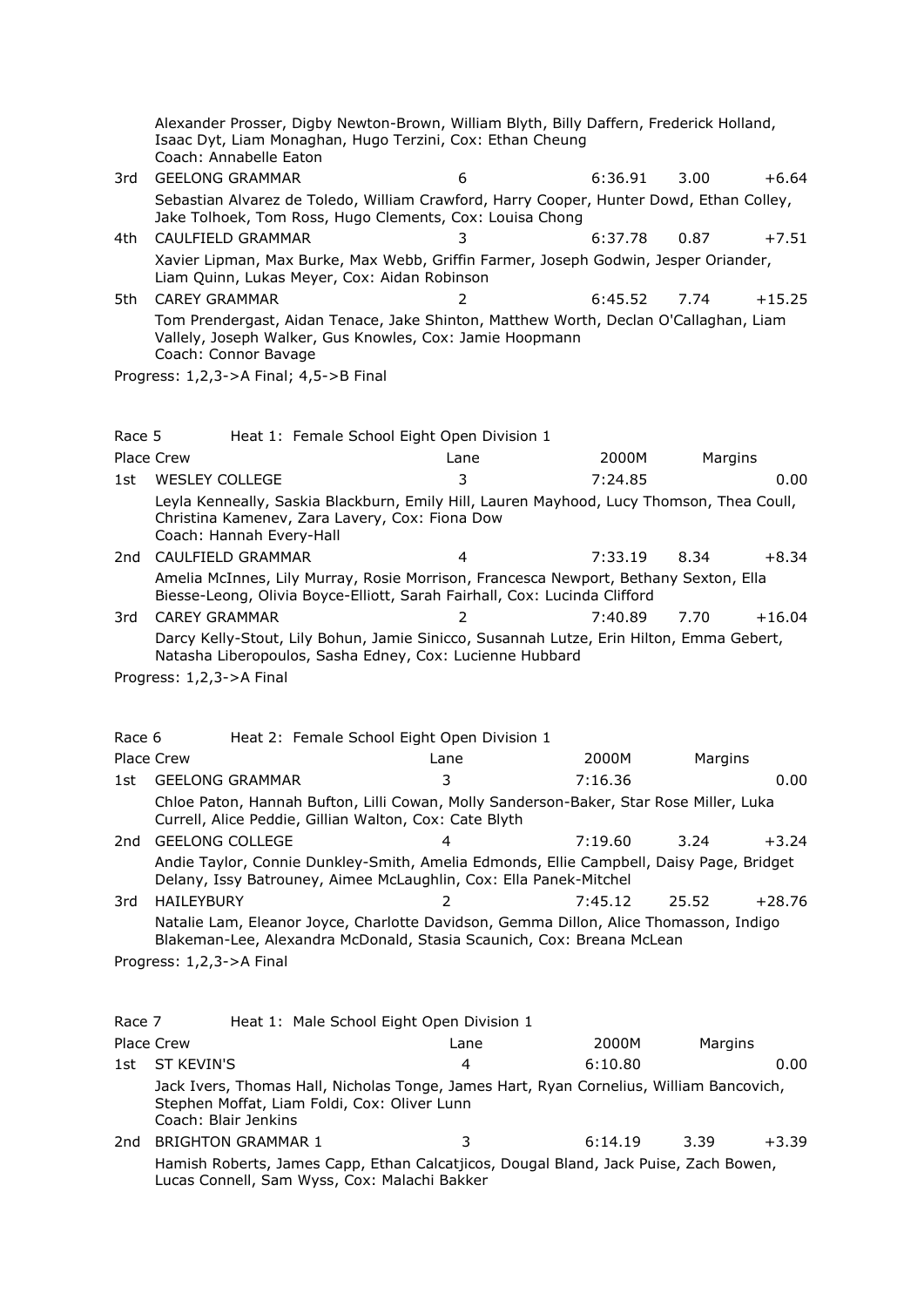| 3rd  | <b>GEELONG GRAMMAR</b>                                                                                                                                          |   | 6:17.25 | 3.06  | $+6.45$  |
|------|-----------------------------------------------------------------------------------------------------------------------------------------------------------------|---|---------|-------|----------|
|      | Bryson Storey, Archie Paton, William (Will) McKay, Daniel Friday, Jack Barber, Finn<br>McLachlan, Baxter Aurisch, Liam Leslie, Cox: Harriet Robinson            |   |         |       |          |
| 4th. | <b>WESLEY COLLEGE</b>                                                                                                                                           | 6 | 6:20.13 | 2.88  | $+9.33$  |
|      | Andy Dai, Darby Welberry, Sam Jeffrey, Edwin O'Donnell, Wesley Hudson, Khaled Mashni,<br>Connor Watson, Mitch Williams, Cox: Nicholas Gelagotis                 |   |         |       |          |
| 5th  | <b>GEELONG COLLEGE</b>                                                                                                                                          |   | 6:26.32 | 6.19  | $+15.52$ |
|      | Christopher Bowker, Wilbur Renney, Liam Wylie, Oliver Ashby, Ben Gorell, Angelo Binos,<br>Emmerson Facer, Olly Williams, Cox: Cate Barr<br>Coach: Andrew Cleary |   |         |       |          |
| 6th  | <b>HAILEYBURY</b>                                                                                                                                               |   | 6:47.48 | 21.16 | $+36.68$ |
|      | Patrick Millar, Harry McIntyre, Oscar Croxall, Ethan Morten, Edward Cassidy, Matt Porter,<br>Benjamin Blight, James Douglas, Cox: Dean Nguyen                   |   |         |       |          |

Progress: 1,2,3->A Final; 4,5,6->B Final

| Race 8 |                                                                                                                                                                                              | Heat 2: Male School Eight Open Division 1 |         |         |          |
|--------|----------------------------------------------------------------------------------------------------------------------------------------------------------------------------------------------|-------------------------------------------|---------|---------|----------|
|        | Place Crew                                                                                                                                                                                   | Lane                                      | 2000M   | Margins |          |
| 1st    | SCOTCH COLLEGE VIC                                                                                                                                                                           | 4                                         | 6:08.52 |         | 0.00     |
|        | Tige Ryan, Henry Strang, Edward Burns, Massimo Marro, Thomas Heerding, Edward Findlay,<br>Ben Strang, Josh Bufé, Cox: Lachie Phillips                                                        |                                           |         |         |          |
| 2nd    | MELBOURNE GS                                                                                                                                                                                 | 5                                         | 6:11.29 | 2.77    | $+2.77$  |
|        | Campbell Chesney, Nic Adkins, George Froomes-Houseman, Alex Brew Ferrer, Alexander<br>Appleton, Winston Hooper, Felix Archibald, Sam Guthrie, Cox: Freddie Campbell<br>Coach: Tom Abramowski |                                           |         |         |          |
| 3rd    | XAVIER                                                                                                                                                                                       | 3                                         | 6:11.92 | 0.63    | $+3.40$  |
|        | Nicholas Kelly, Lachlan Power, Joseph Brear, Charles Kristens, Nicholas Andrew, Oliver<br>Scalzo, Charles Amad, Patrick Shaw, Cox: Fergus Grave                                              |                                           |         |         |          |
| 4th.   | <b>CAREY GRAMMAR</b>                                                                                                                                                                         | 6                                         | 6:22.65 | 10.73   | $+14.13$ |
|        | Ewan Coleman, Mac Perry, Sam Carmody, Benjamin van den Berg, Joshua Richardson,<br>William Hatfield, Nicholas Newport, Jack Harding, Cox: Luke Rossi                                         |                                           |         |         |          |
| 5th.   | CAULFIELD GRAMMAR                                                                                                                                                                            |                                           | 6:39.59 | 16.94   | $+31.07$ |
|        | Jack Tilley, Charles Kilburn, Asher Star, Bryson Cowie, Josh Cousins, Fergus Kininmonth,                                                                                                     |                                           |         |         |          |

Progress: 1,2,3->A Final; 4,5->B Final

Rhys Andrew, Tex Freeman, Cox: Samuel Norman

| Race 9 |                                                                                                                                                     | Heat 1: Male School Eight Year 10 Division 2 |         |         |            |
|--------|-----------------------------------------------------------------------------------------------------------------------------------------------------|----------------------------------------------|---------|---------|------------|
|        | Place Crew                                                                                                                                          | Lane                                         | 2000M   | Margins |            |
| 1st.   | MELBOURNE GS                                                                                                                                        | 4                                            | 6:50.90 |         | 0.00       |
|        | William Murkies-Hirsch, Sebastian Whiteley, Eddie Gough, Nixon Murray, Henry Sibly, Max<br>Scanlon, Edward Ross, Harry Dudley, Cox: William Tulloch |                                              |         |         |            |
| 2nd    | SCOTCH COLLEGE VIC                                                                                                                                  | 5                                            | 7:02.01 | 11.11   | $+11.11$   |
|        | John Cavanough, Charlie Hume, James Simpson, James Burton, Otto Schiffer, Oliver Badr,<br>Lachlan Clark, Harry Clarke, Cox: Jonathan Harper         |                                              |         |         |            |
| 3rd    | <b>GEELONG GRAMMAR</b>                                                                                                                              |                                              | 7:09.39 | 7.38    | $+18.49$   |
|        | Fred McKay, Henry Crutchfield, Luca Clarke, Tom Wilson, Harry Willis, Samuel Stringer,<br>Joshua Colley, Archie MacLachlan, Cox: William Crawford   |                                              |         |         |            |
| 4th    | <b>GEELONG COLLEGE</b>                                                                                                                              | 6                                            | 7:57.34 | 47.95   | $+1:06.44$ |
|        | Will Hunter, Josh Glazebrook, Jack Jelenko, Grisha Panasenkov, Rory Dennis, Baxter Pullin,<br>Hugh McDonald, Will Vicente, Cox: Lili Batrouney      |                                              |         |         |            |
|        | .                                                                                                                                                   |                                              |         |         |            |

Progress: 1,2,3->A Final; 4->B Final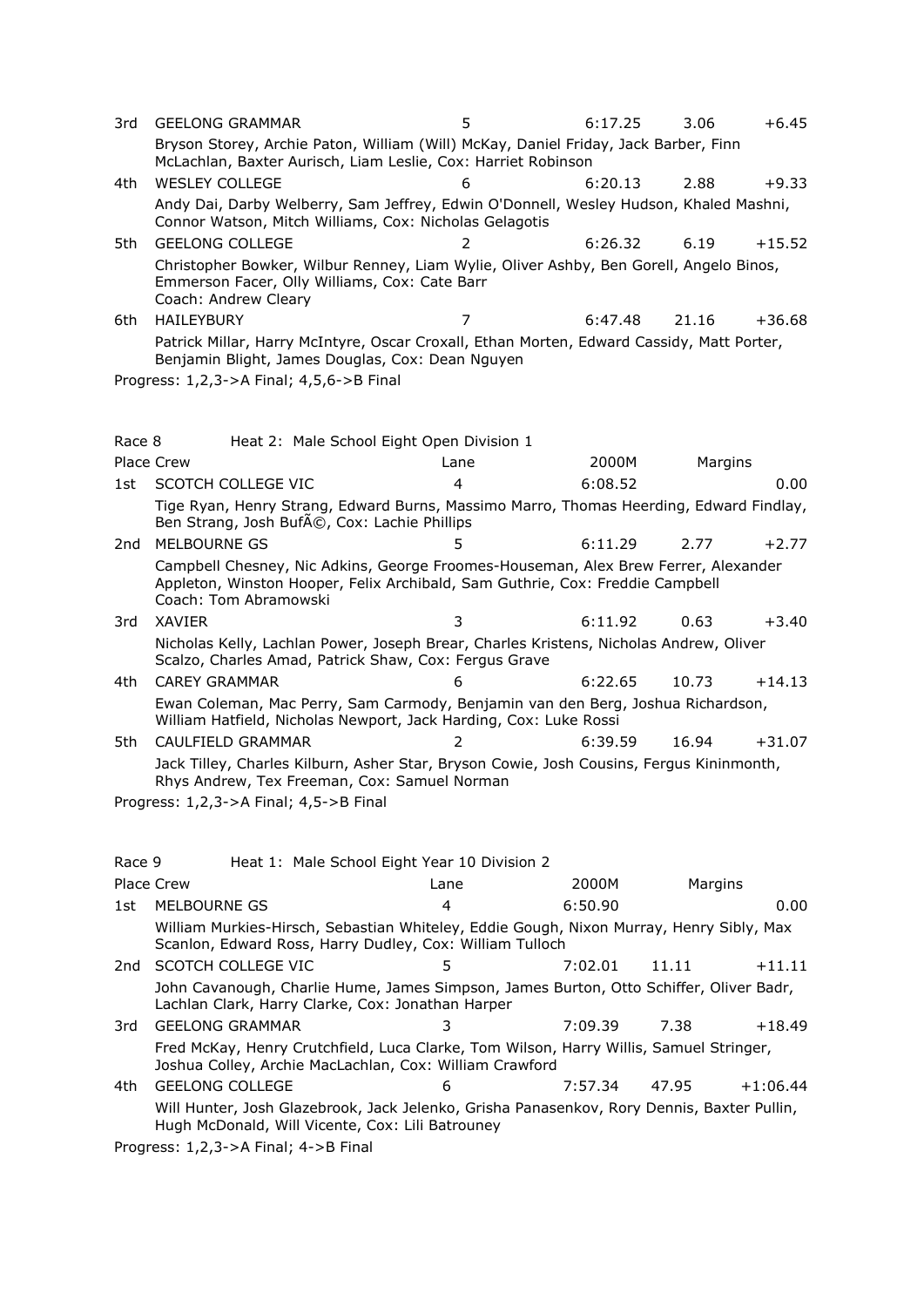| Race 10         |                                      | Heat 2: Male School Eight Year 10 Division 2                                                                                                              |                |         |         |            |
|-----------------|--------------------------------------|-----------------------------------------------------------------------------------------------------------------------------------------------------------|----------------|---------|---------|------------|
|                 | Place Crew                           |                                                                                                                                                           | Lane           | 2000M   | Margins |            |
| 1st             | <b>ST KEVIN'S</b>                    |                                                                                                                                                           | 4              | 6:53.48 |         | 0.00       |
|                 | Coach: Andrew Galante                | Matisse Kerr, Rafferty Davern, David Elliott, Vincent Vukasovic, Maximus Rafaniello, Oliver<br>Nott, Thomas de Zoete, Noah Spiteri, Cox: Nafez Taouk      |                |         |         |            |
| 2nd             | XAVIER                               |                                                                                                                                                           | 5              | 6:56.74 | 3.26    | $+3.26$    |
|                 |                                      | Miles Enders, Tyrone Oales, Tom Henrys, Sonny O'Connell, Felix Lynch, Thomas Scalzo,<br>Nick Klimidis, Fergus Willoughby-Gough, Cox: Charlie Strode       |                |         |         |            |
| 3rd             | <b>CAREY GRAMMAR</b>                 |                                                                                                                                                           | 6              | 7:04.91 | 8.17    | $+11.43$   |
|                 | Coach: Jarvis Cole                   | Charlie Deacon, Christian Lai, Matthew Whitaker, Ethan Kumar, Julian Troiano, Ari<br>Azzopardi, James Robson, Alby Hewitt, Cox: Raj Fordyce               |                |         |         |            |
| 4th             | <b>WESLEY COLLEGE</b>                |                                                                                                                                                           | 3              | 7:05.45 | 0.54    | $+11.97$   |
|                 | Coach: Harry Norman                  | Will McFall, Alex Hyatt, Massimo Colli, William Goode, Jack Driscoll, Tom Phillips, Jordan<br>Walsh, Dillon McDougal, Cox: Xinyi Dong                     |                |         |         |            |
|                 | Progress: 1,2,3->A Final; 4->B Final |                                                                                                                                                           |                |         |         |            |
|                 |                                      |                                                                                                                                                           |                |         |         |            |
| Race 11         |                                      | Heat 1: Male School Eight Year 10 Division 1                                                                                                              |                |         |         |            |
|                 | <b>Place Crew</b>                    |                                                                                                                                                           | Lane           | 2000M   | Margins |            |
| 1st             | <b>WESLEY COLLEGE</b>                |                                                                                                                                                           | 4              | 6:22.34 |         | 0.00       |
|                 | Coach: Zachary Smith                 | Quentin Marchiori, Max Guthrie, Jeffrey Jiang, Leo Bakhache, Nicholas Bryant, Lachlan Idle,<br>Charlie Johnston, Amos Kirk, Cox: Josh Feferkranz          |                |         |         |            |
| 2 <sub>nd</sub> | <b>XAVIER</b>                        |                                                                                                                                                           | 3              | 6:33.86 | 11.52   | $+11.52$   |
|                 | Coach: Sean Lake                     | William McNamara, Lachlan Stewart, Edward Andrew, Will Allen, James Power, Cormac<br>O'Callaghan, Lachie Severn, Patrick Croagh, Cox: Daniel Stary        |                |         |         |            |
| 3rd             | CAULFIELD GRAMMAR                    |                                                                                                                                                           | 5              | 6:44.14 | 10.28   | $+21.80$   |
|                 |                                      | Jasper Ginn, Massimo Topchian, Joshua McVean, James Ritchie, Casper Tabain, Harsmit<br>Dhiman, Stirling Perrott, Oscar Tilley, Cox: Aidan Robinson        |                |         |         |            |
| 4th             | <b>GEELONG COLLEGE</b>               |                                                                                                                                                           | 6              | 6:50.69 | 6.55    | $+28.35$   |
|                 |                                      | Ted O'Malley, Alexander Williams, Hugo Zumpe, Joshua Hunter, Sam Thompson, Robbie<br>Solly, Joe Osborne, Johnny Pring, Cox: Sophie McCartney              |                |         |         |            |
| 5th             | <b>CAREY GRAMMAR</b>                 |                                                                                                                                                           | $\overline{2}$ | 6:53.21 | 2.52    | $+30.87$   |
|                 |                                      | Bowen Hilton, Thomas Voller, Alfie Sullivan, Charlie Tracey, Christian Newport, Beppe Daly,<br>Spencer Thomas, Walt Alexander, Cox: Emily Read            |                |         |         |            |
| 6th             | <b>HAILEYBURY</b>                    |                                                                                                                                                           | 7              | 7:23.41 | 30.20   | $+1:01.07$ |
|                 |                                      | Charles Begg, Hamish Wilson - Moran, Phyrell Simpson, Xavier Carter, Jett Achermann,<br>Angus McIntyre, Nicholas Cleary, Joshua Docking, Cox: Jeslyn Wang |                |         |         |            |
|                 |                                      | Progress: 1,2,3->A Final; 4,5,6->B Final                                                                                                                  |                |         |         |            |
| Race 12         |                                      | Heat 2: Male School Eight Year 10 Division 1                                                                                                              |                |         |         |            |
|                 | Place Crew                           |                                                                                                                                                           | Lane           | 2000M   | Margins |            |
| 1st             | MELBOURNE GS                         |                                                                                                                                                           | 4              | 6:36.19 |         | 0.00       |
|                 |                                      |                                                                                                                                                           |                |         |         |            |

Hugo Hines, Hamish Kerr, Jack Anderson, Digby Bankes, George Raymond, Lachlan Perrett, Sam Henderson, Daniel Cash, Cox: Lucien Marcel

2nd SCOTCH COLLEGE VIC 3 6:39.59 3.40 +3.40 Cooper Lord, Campbell Findlay, Matthew Mayes, Henri Lempriere, Alessandro Marro, Benjamin Marchant, Josh Mitchell, Will Cowan, Cox: Harrison Cameron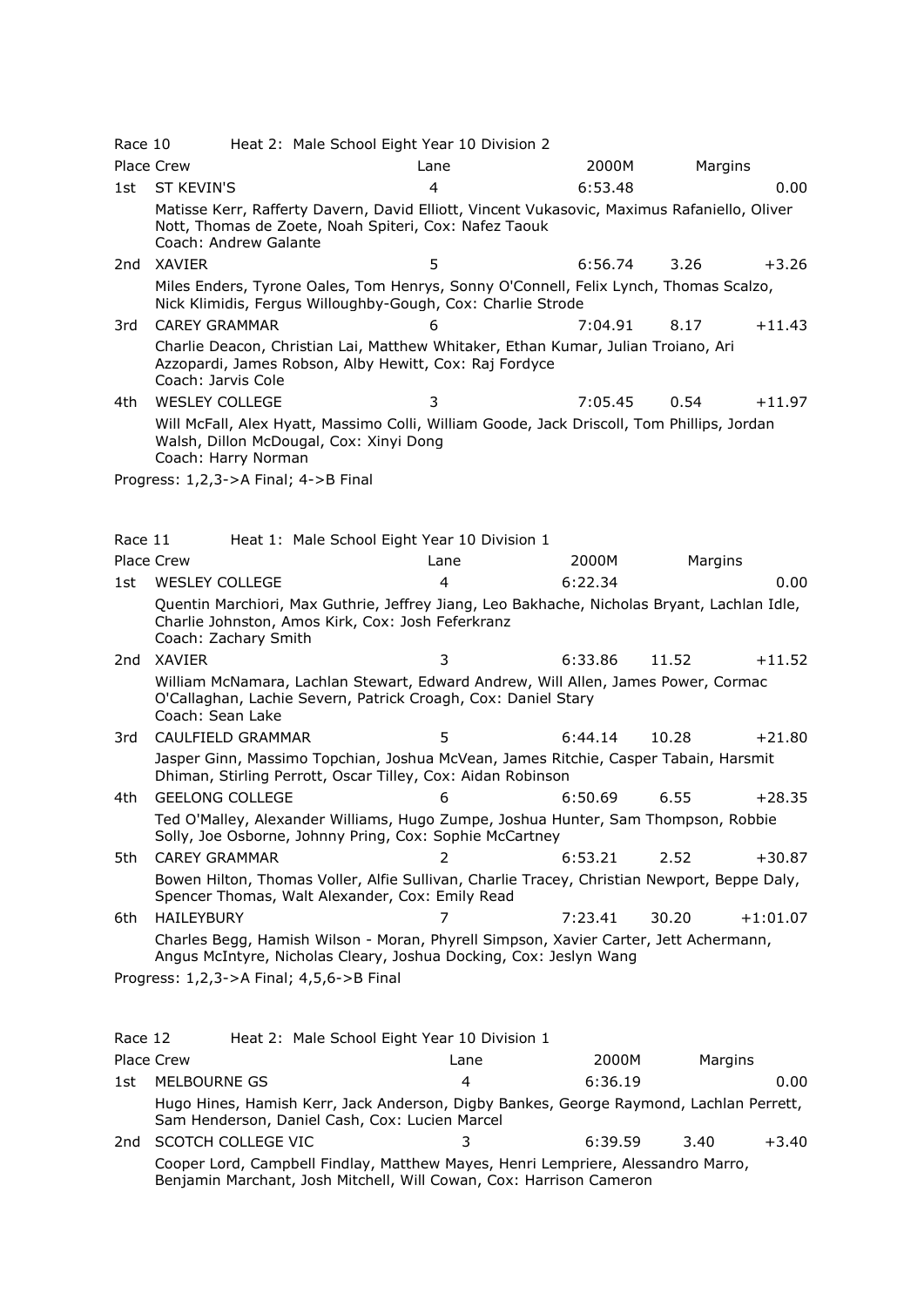3rd ST KEVIN'S 5 6:49.17 9.58 +12.98 William Lambos, Charles Fogarty, Finn Slattery, James Berry, Luke Ryan, Sam Chapman, Blake Meadows, Daniel Di Mauro, Cox: Casper Reed Coach: Will Anders 4th GEELONG GRAMMAR 2 7:07.78 18.61 +31.59 Nick Barnes, Thomas (Tom) Naylor, William Mahon, Lloyd Vidotto, Archibald Allen, Thomas Pirenc, Dibdin Fitzgerald, Xin Hao Li, Cox: Patrick Kirwan 5th BRIGHTON GRAMMAR 1 6 7:12.48 4.70 +36.29 Miller Chilcott, Julius Ferwerda, Mack Anderson, Angus Haddon, Hugo Ettershank, Oliver Fyfe, James Huang, Angus Schumacher, Cox: Dominic Packham Coach: Thomas Fisher Progress: 1,2,3->A Final; 4,5->B Final Race 13 Heat 1: Male School Eight Open Division 3 Place Crew 2000 Control 2000 Lane 2000 Margins 2000 Margins 1st SCOTCH COLLEGE VIC 4 6:43.74 0.00 Sebastian Kritikides, Jonah Flocas, Charlie Green, Theodore Dryden, Christopher Louzis, Lachie Finster, Sam Pritchard, Jake Maycock, Cox: Maxwell Findlay Coach: Harry Gill 2nd ST KEVIN'S 5 6:55.62 11.88 +11.88 William Sudano, Will Rawlings, Lachlan De Garis, Zachary Fuller, Lucas Jackson, Thomas Zaspel, Thomas Bartl, Nicholas Bare, Cox: Maxwell Sonnemann Coach: Anthony Johnson 3rd XAVIER 6 7:03.25 7.63 +19.51 Raffey Huysing, Aidan Commane, William Webb, William Dann, Lachlan Tognella, James Crawford, William Middleton, James Head, Cox: James Taylor 4th GEELONG COLLEGE 3 7:21.38 18.13 +37.64 Harry Porte, Harry Sadler, Sam Condie, Charlie Lawson, Will Swan, Oscar Lord, Alex Whitford, Jacob Rowbottom, Cox: Anna Naylor Progress: 1,2,3->A Final; 4->B Final Race 14 Heat 2: Male School Eight Open Division 3 Place Crew 2000 Margins 2000 Margins 2000 Margins 2000 Margins 1st MELBOURNE GS 4 6:39.97 0.00 Alexander Leviny, Nick James, Charlie Henderson, Matty Porter, Max Shepherd, Lucas Batten, Leo Grant, Mackenzie Cairns, Cox: Charlie Wallace 2nd BRIGHTON GRAMMAR 3 5 5 6:45.33 5.36 +5.36 Oscar Noble, Thomas Hahn, Oscar Ettershank, Callum Binnie, Hugo Mintrom, Oliver Robertson, Jorge Houridis, Jackson McKenzie, Cox: Sidney Bartlett Coach: Richard Bartlett 3rd CAULFIELD GRAMMAR 3 7:07.67 22.34 +27.70 Samuel Norman, Steve Zheng, Milan Umesh, Marcellus Costa, William Vannan, Blake Brunning-Smith, Max McArdle, Brodie Quinn, Cox: Connor Hodgson 4th CAREY GRAMMAR 6 7:14.33 6.66 +34.36

Bailey Davies, Thomas Murdoch, Jordan Lin, Luke Iro, James Markovic, Michael Holman, Sebastian Weymouth, Johnathan Weir, Cox: Thomas Bucknell Coach: Sam Jobson

Progress: 1,2,3->A Final; 4->B Final

| Race 15    | B Final: Male School Coxed Quad Scull Year 9 Division 9 |       |         |
|------------|---------------------------------------------------------|-------|---------|
| Place Crew | ∟ane                                                    | 1000M | Margins |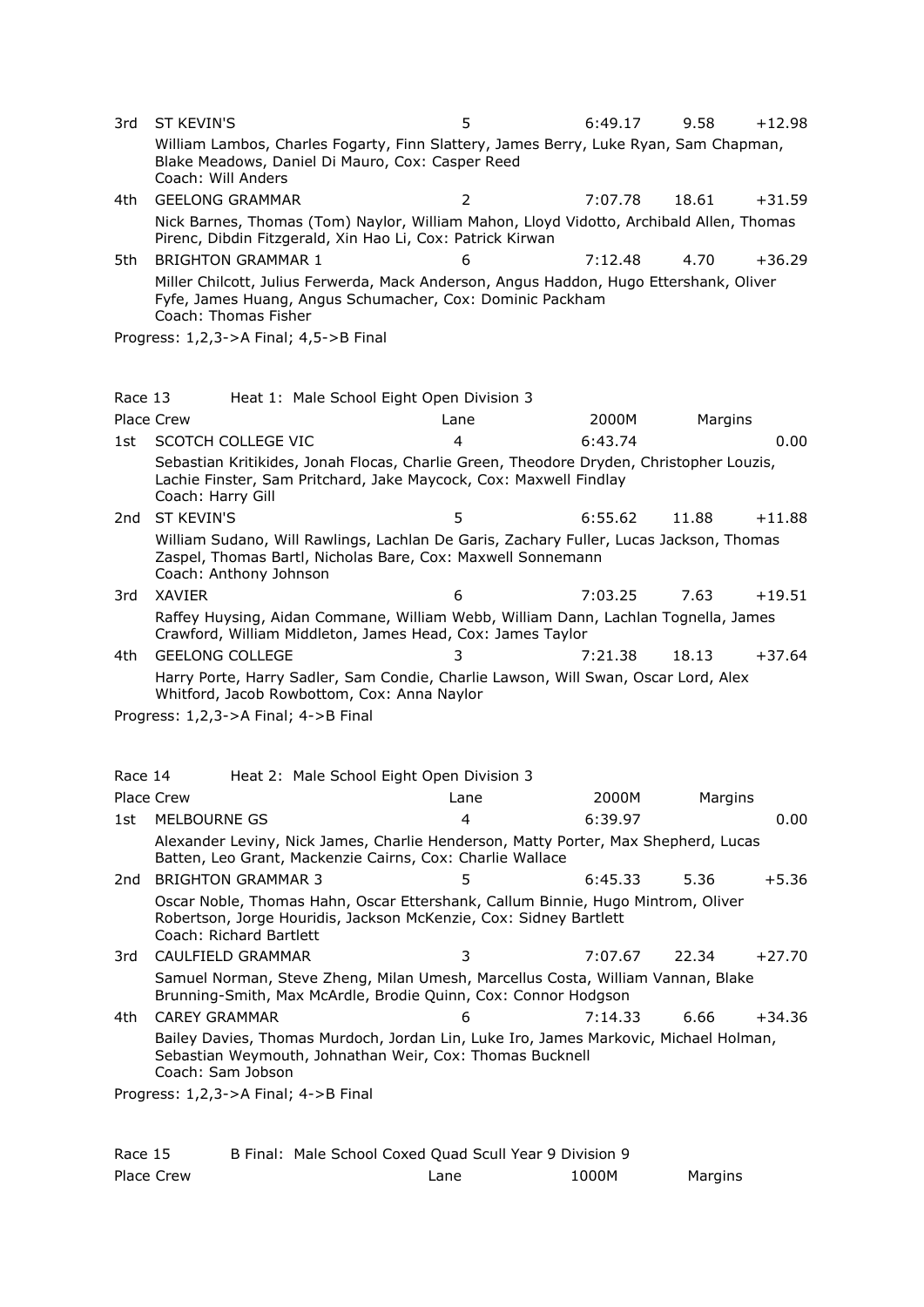| 1st     | MELBOURNE GS 13                                                                                 | 3              | 4:31.35          | 0.00              |  |
|---------|-------------------------------------------------------------------------------------------------|----------------|------------------|-------------------|--|
|         | Eric Ye, Hugh Hamilton, Paris Grosso, Joshua O'Meara, Cox: Jake Marchesan                       |                |                  |                   |  |
| 2nd     | <b>GEELONG GRAMMAR</b>                                                                          | 4              | 4:52.59<br>21.24 | $+21.24$          |  |
|         | Rupert Smith, Ziggy Plummer, Flynn Dickson, Digby Boileau, Cox: William Crawford                |                |                  |                   |  |
| 3rd     | <b>GEELONG GRAMMAR</b>                                                                          | 5              | 5:40.74<br>48.15 | $+1:09.39$        |  |
|         | Rory McKinnon, Edward (Ted) Tonkin, Charles Aponso, Izaac Wicks, Cox: Jimmy Wright              |                |                  |                   |  |
|         | CAULFIELD GRAMMAR                                                                               | $\overline{2}$ | DID NOT START    |                   |  |
|         | James Carnegie, Lachlan Turner, Julian Sudarski, Alzander Cameron, Cox: Samuel Norman           |                |                  |                   |  |
|         |                                                                                                 |                |                  |                   |  |
| Race 16 | A Final: Male School Coxed Quad Scull Year 9 Division 9                                         |                |                  |                   |  |
|         | Place Crew                                                                                      | Lane           | 1000M            | Margins           |  |
| 1st     | ST KEVIN'S 38                                                                                   | 2              | 4:04.68          | 0.00              |  |
|         | Nicholas Jones, John Williams, Hamish O'Brien, Noah D'Cruz, Cox: Joshua Verner                  |                |                  |                   |  |
|         | Coach: Luke Agostinelli                                                                         |                |                  |                   |  |
| 2nd     | MELBOURNE GS 10                                                                                 | 7              | 4:12.35          | 7.67<br>$+7.67$   |  |
|         | Charles Wetenhall, Andre Mamet, Daniel Lunnie, Miles Conway, Cox: Zac O'Meara                   |                |                  |                   |  |
| 3rd     | <b>XAVIER</b>                                                                                   | 5              | 4:17.26          | 4.91<br>$+12.58$  |  |
|         | Nizar Ziada, Dom Moylan, Samuel (Sam) O'Brien, Julius Zelder, Cox: Marcello (Rocco)<br>Godino   |                |                  |                   |  |
| 4th.    | ST KEVIN'S 37                                                                                   | 4              | 4:20.09          | 2.83<br>$+15.41$  |  |
|         | Bailey McKay, Rudy Byass, Dixon Bainbridge, Luke Lyons, Cox: Samuel Davis<br>Coach: Henry Piner |                |                  |                   |  |
| 5th     | <b>BRIGHTON GRAMMAR 10</b>                                                                      | 6              | 4:25.47          | 5.38<br>$+20.79$  |  |
|         | Sebastian Fyfe, Ben Murphy, Tom Trist, Sebastian Naccarella, Cox: Angus Roberts                 |                |                  |                   |  |
| 6th.    | <b>WESLEY COLLEGE</b>                                                                           | 3              | 4:27.92          | 2.45<br>$+23.24$  |  |
|         | Hamish Purdie, Damian Spasovski, Tate Downes, Augusto Berelov, Cox: Aidan Burgher               |                |                  |                   |  |
|         |                                                                                                 |                |                  |                   |  |
| Race 17 | Final: Female School Coced Quad Year 9 Division 9                                               |                |                  |                   |  |
|         | Place Crew                                                                                      | Lane           | 1000M            | Margins           |  |
| 1st     | CAULFIELD GRAMMAR                                                                               | 4              | 4:28.66          | 0.00              |  |
|         | Lilli Flintoft, Sophie Carter, Keira Price, Eliza Read, Cox: Cassandra Barker                   |                |                  |                   |  |
| 2nd     | CAULFIELD GRAMMAR                                                                               | $\overline{2}$ | 4:30.03          | 1.37<br>$+1.37$   |  |
|         | Ava Tsiakis, Jasmine Conrad, Olivia Andrew, Zara Nikakis, Cox: Jessie Broshi                    |                |                  |                   |  |
| 3rd     | <b>CAREY GRAMMAR</b>                                                                            | 6              | 4:35.43          | 5.40<br>$+6.77$   |  |
|         | Anneke Bray, Alannah De Cesare, Beth Lansfield, Audrey Hand, Cox: Maie Baxter                   |                |                  |                   |  |
| 4th     | <b>WESLEY COLLEGE</b>                                                                           | 5              | 4:56.04          | 20.61<br>$+27.38$ |  |
|         | Stella Levin, Rose Qureshi, Taya Smoli, Keira McGauchie, Cox: Joy Umansky                       |                |                  |                   |  |
| 5th     | <b>GEELONG GRAMMAR</b>                                                                          | 3              | 5:19.71          | 23.67<br>$+51.05$ |  |
|         | Lucia Church, Emily Crawford, Mannix Aurisch, Ruby Vidotto, Cox: Abbey Adams                    |                |                  |                   |  |
|         |                                                                                                 |                |                  |                   |  |
|         |                                                                                                 |                |                  |                   |  |
| Race 18 | B Final: Male School Coxed Quad Scull Year 9 Division 8                                         |                |                  |                   |  |
| 1st     | Place Crew<br>ST KEVIN'S                                                                        | Lane<br>4      | 1000M<br>4:08.52 | Margins<br>0.00   |  |
|         | Orlando Strahan, Joel Brooks, Samuel Pitot, Riley Pisano, Cox: William Macarthur                |                |                  |                   |  |
|         | Coach: James McBurnie                                                                           |                |                  |                   |  |
| 2nd     | XAVIER                                                                                          | $\overline{2}$ | 4:09.06          | 0.54<br>$+0.54$   |  |
|         | Sebastian Dowling, Thomas Callahan, Melchior Wellink, Andrew Thomson, Cox: Blaise<br>Cameron    |                |                  |                   |  |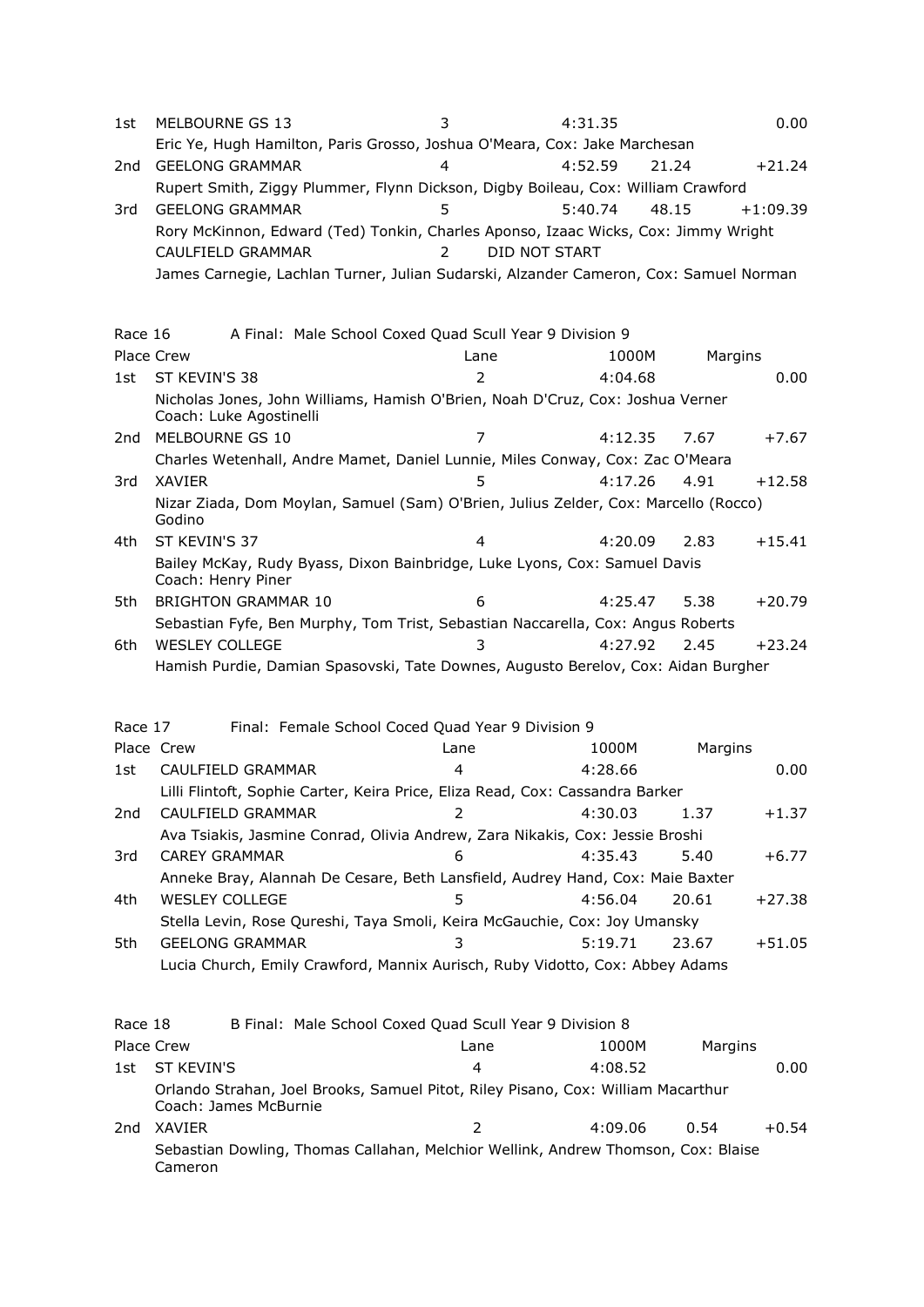3rd SCOTCH COLLEGE VIC 11 5 4:13.90 4.84 +5.38 Nicholas Wong, Lachlan Woollard, Henry Longbottom, Alexander Iser, Cox: George Simmons 4th SCOTCH COLLEGE VIC 12 3 4:14.64 0.74 +6.12 Darcy Moloughney, Ned Cox, Harry Cohen, Matthew Veld, Cox: Maxwell Findlay 5th SCOTCH COLLEGE VIC 13 6 4:36.13 21.49 +27.61 Nicholas Luscombe, Xavier Higgins, David Aziz, Andrew Georgaklis, Cox: Adrian Marro Coach: Nick Finster SCOTCH COLLEGE VIC 14 7 SCRATCHED Cooper Phillpot, Harry Gates, Charles King, Alexander Graham, Cox: Flynn McKenzie Race 19 A Final: Male School Coxed Quad Scull Year 9 Division 8 Place Crew 2008 and 2009 Lane 2008 and 2000 Margins 2009 Margins 1st SCOTCH COLLEGE VIC 8 4 6:03.00 0.00 Davey Swan, Felix MacDonald, Hugh Wettenhall, Ben Poppenbeek, Cox: Will Moss 2nd MELBOURNE GS 8 5 5 6:03.51 0.51 +0.51 Thomas Mitsikas, Joe Zayontz, Toby Williams, Miles Pappas, Cox: Samuel Leviny 3rd MELBOURNE GS 9 6:03.92 0.41 + 0.92 Charles Payne, Tom Sangster, Anthony Savas, Zhengjie Zhong, Cox: Jack De fraga 4th XAVIER 3 6:05.43 1.51 +2.43 Andrew Punt, Cian Commane, Ethan Brown, Bill Robertson, Cox: Callum Lawrence 5th BRIGHTON GRAMMAR 9 2 6:10.76 5.33 +7.76 Harry Denning, Charlie Sayer, Bryn Cory, George Gill, Cox: Robbie McNaughton 6th ST KEVIN'S 7 6:16.38 5.62 +13.38 George Karpathakis, Joseph Schickerling, Harry Paterson, Zachary Smith, Cox: Nathan Morgan Coach: Tallulah Frigo Race 20 Final: Female School Coxed Quad Scull Year 9 Division 8 Place Crew **Example 2008** Lane 2008 2009 Margins 1st GEELONG GRAMMAR 6 6 4:34.49 6 0.00 Eda Philip, Paige a'Beckett, Paige, Charlotte Bate, Sofia Knight, Cox: Zoe Naylor 2nd CAREY GRAMMAR 5 4:45.08 10.59 +10.59 Imogen Cowley, Portia Antippa, Aisha Whiteley, Chloe Davies, Cox: Lucy Searle 3rd CAULFIELD GRAMMAR 3 4:56.83 11.75 +22.34 Sophie Anders, Mia Nikolakakis, Emma Rose, Ella Stuart, Cox: Amiel Margis WESLEY COLLEGE 4 SCRATCHED Tia Pharonides, Millie Jones, Keira McGauchie, Tessa Zhou, Cox: Indigo Walker Race 21 B Final: Male School Coxed Quad Scull Year 9 Division 7 Place Crew **Lane** Lane 1000M Margins 1st ST KEVIN'S 3 4:04.48 0.00 Oliver Blazevic, Alexander Hill, Jack Fennell, Eric Wiseman, Cox: Augustine Glass Coach: Jarrod Nolan 2nd SCOTCH COLLEGE VIC 9 5 4:07.52 3.04 +3.04 Jonathon Iser, Viv Sallabank, Daniel Crowe, Archie Motteram, Cox: Juniel Mayson Coach: Thomas Lempriere 3rd MELBOURNE GS 12 7 4:07.99 0.47 +3.51

Hamish Crawshay, Ryan Plunkett, Harry Lavelle, Liam Hector, Cox: Jake Marchesan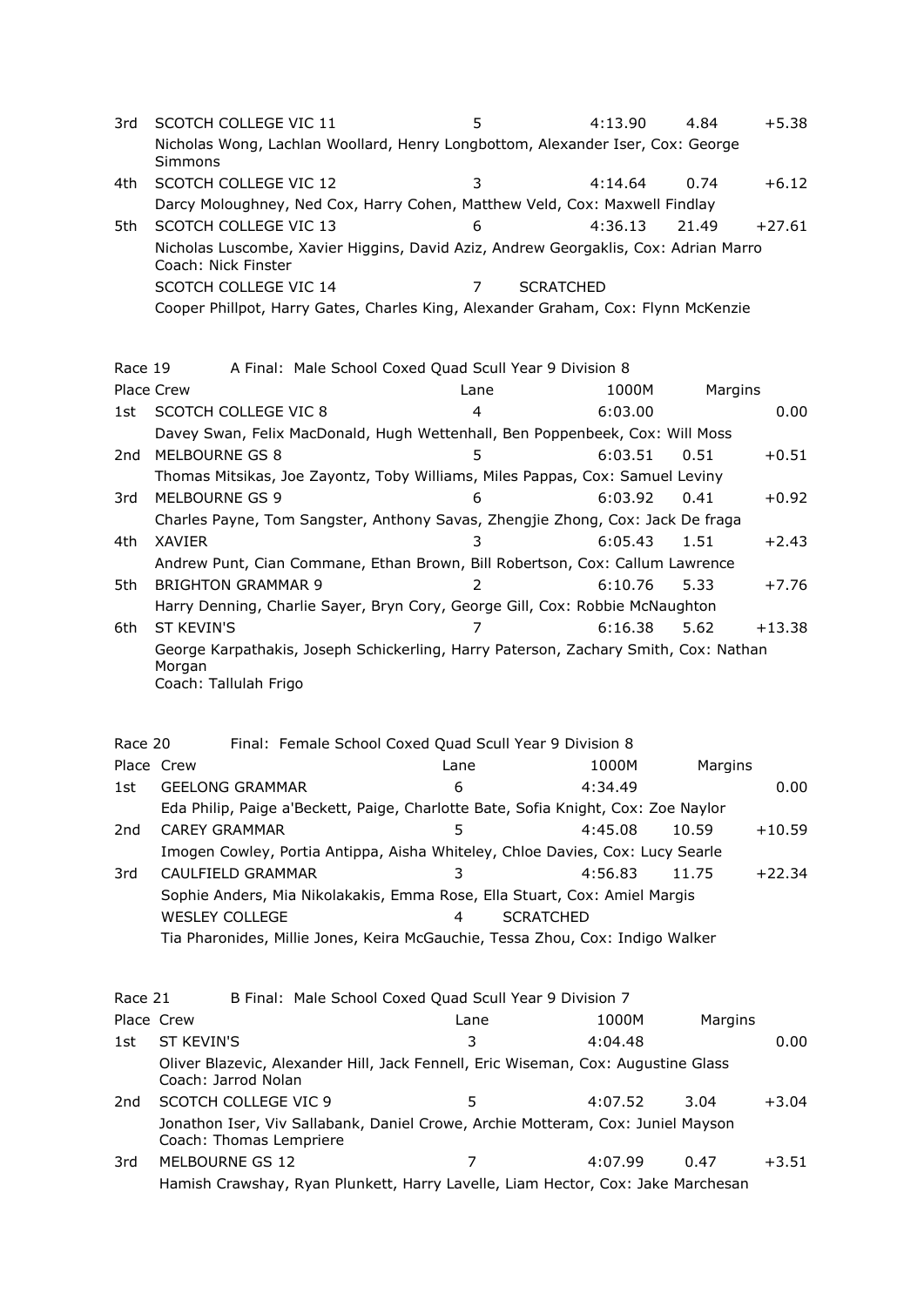| 4th     | MELBOURNE GS 11                                                                                               | 6             | 4:19.64 | 11.65   | $+15.16$ |
|---------|---------------------------------------------------------------------------------------------------------------|---------------|---------|---------|----------|
|         | Haiteng Xia, Charlie Yuen-Williamson, Hugo Chang, Zirui Xu, Cox: Samuel Leviny                                |               |         |         |          |
| 5th     | <b>BRIGHTON GRAMMAR 7</b>                                                                                     | 2             | 4:32.94 | 13.30   | $+28.46$ |
|         | Charlie Carmichael, Oliver Smith, Daniel Ward, James Arnold, Cox: Tom Fischer                                 |               |         |         |          |
| Race 22 | A Final: Male School Coxed Quad Scull Year 9 Division 7                                                       |               |         |         |          |
|         | Place Crew                                                                                                    | Lane          | 1000M   | Margins |          |
| 1st     | XAVIER                                                                                                        | 2             | 3:51.45 |         | 0.00     |
|         | Nick Johns, Julian Leon, Charles Anderson, Spencer Mayhew, Cox: Felix Duane                                   |               |         |         |          |
| 2nd     | <b>SCOTCH COLLEGE VIC 7</b>                                                                                   | 1             | 3:54.90 | 3.45    | $+3.45$  |
|         | Nick Heerey, Joshua Watters, Alexander Bruce, Mikey Beaton-Wells, Cox: Emerson Marshall<br>Coach: Tom McPhail |               |         |         |          |
| 3rd     | <b>ST KEVIN'S</b>                                                                                             | 5             | 3:56.38 | 1.48    | $+4.93$  |
|         | Lachlan Elliott, Adam Scira, Gianni Di Conza, Jed Mitchell, Cox: Luca Zeccola<br>Coach: Camilla Baxter        |               |         |         |          |
| 4th     | SCOTCH COLLEGE VIC 10                                                                                         | 7             | 4:02.70 | 6.32    | $+11.25$ |
|         | Benjamin Ang, Max Skinner, Tarkan Kaya, Edward Aunger, Cox: Andrew Markakis                                   |               |         |         |          |
| 5th     | <b>BRIGHTON GRAMMAR 8</b>                                                                                     | 3             | 4:04.10 | 1.40    | $+12.65$ |
|         | Jarvis Rowe, Fletcher Brougham, Flynn Dorgan, Archie Ludowyke, Cox: Alan Ji                                   |               |         |         |          |
| 6th     | MELBOURNE GS 7                                                                                                | 6             | 4:07.02 | 2.92    | $+15.57$ |
|         | Alexander Grant, Brandon McMahon, Thomas Dixon, Harrison Williams, Cox: Zac O'Meara                           |               |         |         |          |
| 7th     | <b>XAVIER</b>                                                                                                 |               | 4:08.96 | 1.94    | $+17.51$ |
|         | Oscar Postregna, Theodore (Theo) Schlicht, Maximillian (Max) MacIsaac, Rory Hogan,<br>Cox: Hayden Hodgers     |               |         |         |          |
| Race 23 | Final: Female School Coxed Quad Scull Year 9 Division 7                                                       |               |         |         |          |
|         | Place Crew                                                                                                    | Lane          | 1000M   | Margins |          |
| 1st     | <b>GEELONG GRAMMAR</b>                                                                                        | 5             | 4:24.06 |         | 0.00     |
|         | Leonie Kosasi-Papdan, Eliza Clancy, Georgie Backwell, Manon Pirenc, Cox: Cate Blyth                           |               |         |         |          |
| 2nd     | <b>CAREY GRAMMAR</b>                                                                                          | $\mathcal{P}$ | 4:24.83 | 0.77    | $+0.77$  |
|         | Mila Riquier, Hannah Warmbrand, Charlotte Onslow, Lani Sutherland, Cox: Jessi Bartlett                        |               |         |         |          |
| 3rd     | <b>WESLEY COLLEGE</b>                                                                                         | 4             | 4:28.95 | 4.12    | $+4.89$  |
|         | Lucy Schuppan, Grace Schroder, Sybilla Wight, Kara Villella, Cox: Marina Elia                                 |               |         |         |          |
| 4th     | CAULFIELD GRAMMAR                                                                                             | 3             | 4:35.74 | 6.79    | $+11.68$ |
|         | Claudia Kaye, Lily Wenk, Pepa O'Shea, Lily Cahill, Cox: Abbey Mullen                                          |               |         |         |          |
| 5th     | <b>GEELONG COLLEGE</b>                                                                                        | 6             | 5:05.87 | 30.13   | $+41.81$ |
|         | Tilly Taylor, Issey Kendall, Brooke Ellis, Kaitlin Russell, Cox: Lucy McMahon                                 |               |         |         |          |
| Race 24 | B Final: Male School Coxed Quad Scull Year 9 Division 6                                                       |               |         |         |          |
|         | Place Crew                                                                                                    | Lane          | 1000M   | Margins |          |
| 1st     | CAULFIELD GRAMMAR                                                                                             | 4             | 4:17.33 |         | 0.00     |
|         | George Batzias, Henry Martino, Toby Dawson, Logan Wilson, Cox: Connor Hodgson                                 |               |         |         |          |
| 2nd     | <b>WESLEY COLLEGE</b>                                                                                         | 3             | 4:34.48 | 17.15   | $+17.15$ |
|         | Brandon Ting, Max Miller, Angus Barry, Ben Kuklych, Cox: Aaron Tantono                                        |               |         |         |          |
| Race 25 | A Final: Male School Coxed Quad Scull Year 9 Division 6                                                       |               |         |         |          |

Place Crew **Lane** Lane 1000M Margins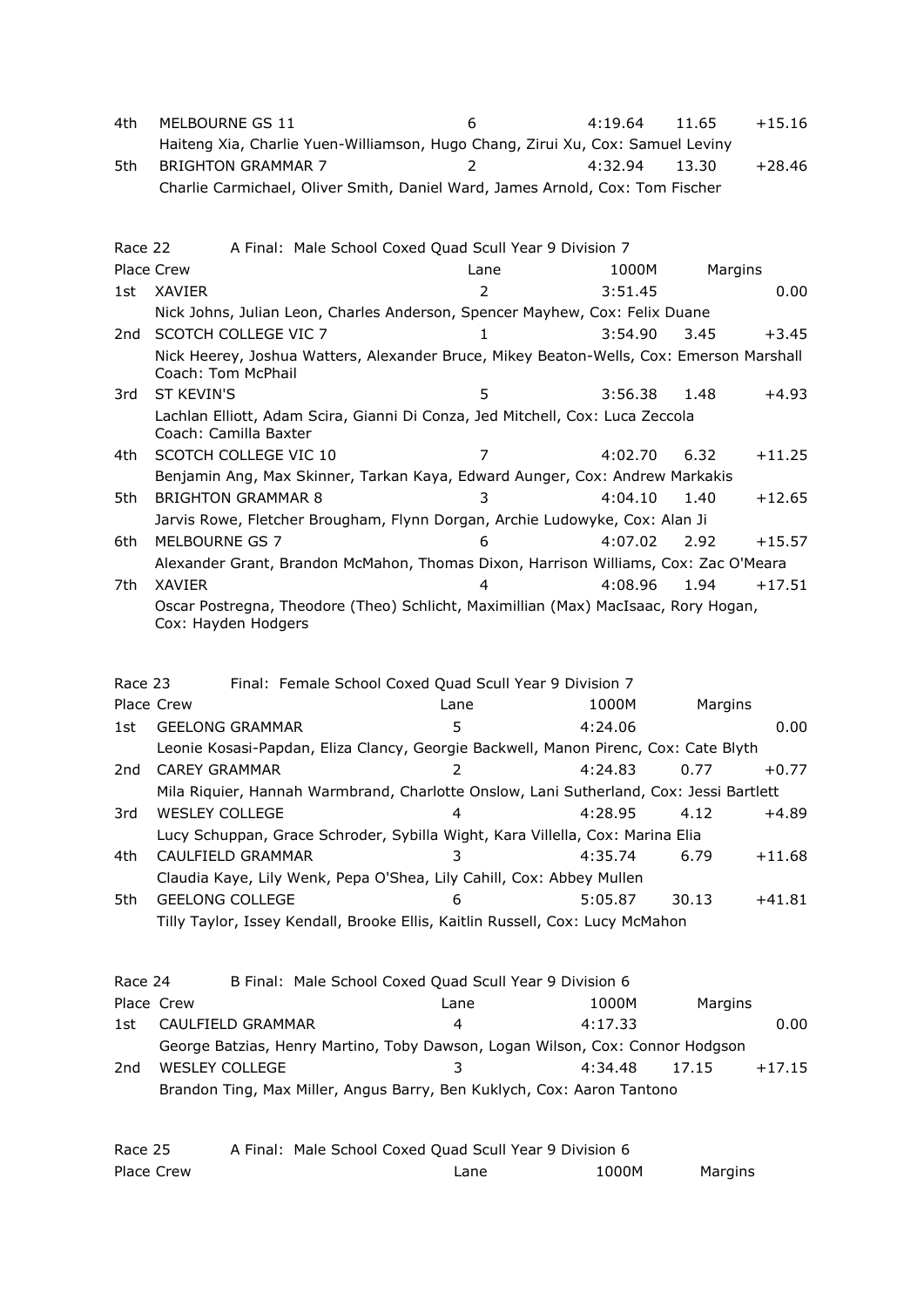| 1st             | SCOTCH COLLEGE VIC 6                                                                                        |                                                         | 4                | 3:41.87 |         | 0.00     |
|-----------------|-------------------------------------------------------------------------------------------------------------|---------------------------------------------------------|------------------|---------|---------|----------|
|                 | Joshua Symons, Harry Ritchie, Nathan Merigoux, James Talbot, Cox: Will Richards<br>Coach: William Dixon     |                                                         |                  |         |         |          |
| 2nd             | <b>XAVIER</b>                                                                                               |                                                         | 5                | 3:50.42 | 8.55    | $+8.55$  |
|                 | Hamish Baxter, Harper Lack, Lucas Hoang, Christopher Andreou, Cox: Samuel Searle                            |                                                         |                  |         |         |          |
| 3rd             | <b>ST KEVIN'S</b>                                                                                           |                                                         | 3                | 3:56.45 | 6.03    | $+14.58$ |
|                 | Vaughn Bodnar, Cooper O'Malley, Thomas Felton, Thomas Lewis, Cox: Matthew Prosser<br>Coach: Olivia Sargeant |                                                         |                  |         |         |          |
| 4th             | MELBOURNE GS 6                                                                                              |                                                         | 6                | 3:58.83 | 2.38    | $+16.96$ |
|                 | Nicholas Bottomley, Hunter Holmes, Archibald Stoney, Oliver Jurcevic, Cox: Eric Li                          |                                                         |                  |         |         |          |
| 5th             | <b>BRIGHTON GRAMMAR 6</b>                                                                                   |                                                         | $\overline{2}$   | 4:09.12 | 10.29   | $+27.25$ |
|                 | Harvey Stevenson, Arty Woodward, Oscar Goodger-McGrath, Isaac Pels, Cox: Daniel Ward                        |                                                         |                  |         |         |          |
| 6th             | <b>ST KEVIN'S</b>                                                                                           |                                                         | 7                | 4:26.92 | 17.80   | $+45.05$ |
|                 | Aidan O'Donnell, Tad Clark, Jett Buckley, Hugo Lourey, Cox: Patrick O'Callaghan<br>Coach: Jordan Roberts    |                                                         |                  |         |         |          |
| Race 26         |                                                                                                             | Final: Female School Coxed Quad Scull Year 9 Division 6 |                  |         |         |          |
|                 | Place Crew                                                                                                  |                                                         | Lane             | 1000M   | Margins |          |
| 1st             | <b>WESLEY COLLEGE</b>                                                                                       |                                                         | 3                | 4:16.03 |         | 0.00     |
|                 | Annabel Major, Milla Menegazzo, Amali Burke, Stella Jackson, Cox: Olivia Brindley                           |                                                         |                  |         |         |          |
| 2 <sub>nd</sub> | CAULFIELD GRAMMAR                                                                                           |                                                         | 4                | 4:23.91 | 7.88    | $+7.88$  |
|                 | Milla Pearce, Zoe Farrell, Emma Rundle, Charlize Mcrae, Cox: Ella Middleditch                               |                                                         |                  |         |         |          |
| 3rd             | <b>CAREY GRAMMAR</b>                                                                                        |                                                         | 5                | 4:25.42 | 1.51    | $+9.39$  |
|                 | Amelia Wedd, Lucy Bergelin, Anna You, Lola Dimitropoulos, Cox: Maie Baxter                                  |                                                         |                  |         |         |          |
| 4th             | <b>GEELONG COLLEGE</b>                                                                                      |                                                         | 6                | 4:39.21 | 13.79   | $+23.18$ |
|                 | Sophie Vorrath, Emily Foot, Arabella McColl, Emma Newman, Cox: Maeve Cornford                               |                                                         |                  |         |         |          |
| Race 27         |                                                                                                             | B Final: Male School Coxed Quad Scull Year 9 Division 5 |                  |         |         |          |
|                 | Place Crew                                                                                                  |                                                         | Lane             | 1000M   | Margins |          |
| 1st             | <b>CAREY GRAMMAR</b>                                                                                        |                                                         | $\overline{4}$   | 4:05.86 |         | 0.00     |
|                 | Ethan Mian, Alexander Carter, Miles Ardern, Lachlan Wilcox, Cox: Liri Rosano                                |                                                         |                  |         |         |          |
|                 | 2nd CAULFIELD GRAMMAR                                                                                       |                                                         | $3 \t\t 4:13.53$ |         | 7.67    | $+7.67$  |
|                 | Brian Nguyen, Aaron McIntosh, Tom Moffat, Murphy Reid, Cox: Aidan Robinson                                  |                                                         |                  |         |         |          |
| Race 28         |                                                                                                             | A Final: Male School Coxed Quad Scull Year 9 Division 5 |                  |         |         |          |
|                 | Place Crew                                                                                                  |                                                         | Lane             | 1000M   | Margins |          |
| 1st             | <b>SCOTCH COLLEGE VIC 5</b>                                                                                 |                                                         | 4                | 3:44.18 |         | 0.00     |
|                 | Cohen Langford, Hugh Rayner, Campbell Read, Max Boykett, Cox: Axel Gertis<br>Coach: Nicholas Joel           |                                                         |                  |         |         |          |
| 2nd             | XAVIER                                                                                                      |                                                         | 5                | 3:46.91 | 2.73    | $+2.73$  |
|                 | Harrison Reynolds, Jensen Stewart, Hugh Hickey, Joshua Sprott, Cox: Jamie Chan                              |                                                         |                  |         |         |          |
| 3rd             | <b>BRIGHTON GRAMMAR 5</b>                                                                                   |                                                         | 2                | 3:52.88 | 5.97    | $+8.70$  |
|                 | Sam Trainor, Michael Tuim, James Lineham, Bailey McKenzie, Cox: Angus Roberts                               |                                                         |                  |         |         |          |
| 4th             | <b>MELBOURNE GS 5</b>                                                                                       |                                                         | 3                | 3:55.20 | 2.32    | $+11.02$ |
|                 | Hunter Pizzey, Matthew Hamilton, George McGirr, Lachlan Houniet, Cox: Jake Marchesan                        |                                                         |                  |         |         |          |
| 5th             | ST KEVIN'S                                                                                                  |                                                         | 6                | 3:59.11 | 3.91    | $+14.93$ |
|                 | Jack Horton, Joseph Smith, Zach Lukacs, Otis Brooks, Cox: Alexander Grant<br>Coach: William Lincoln-Price   |                                                         |                  |         |         |          |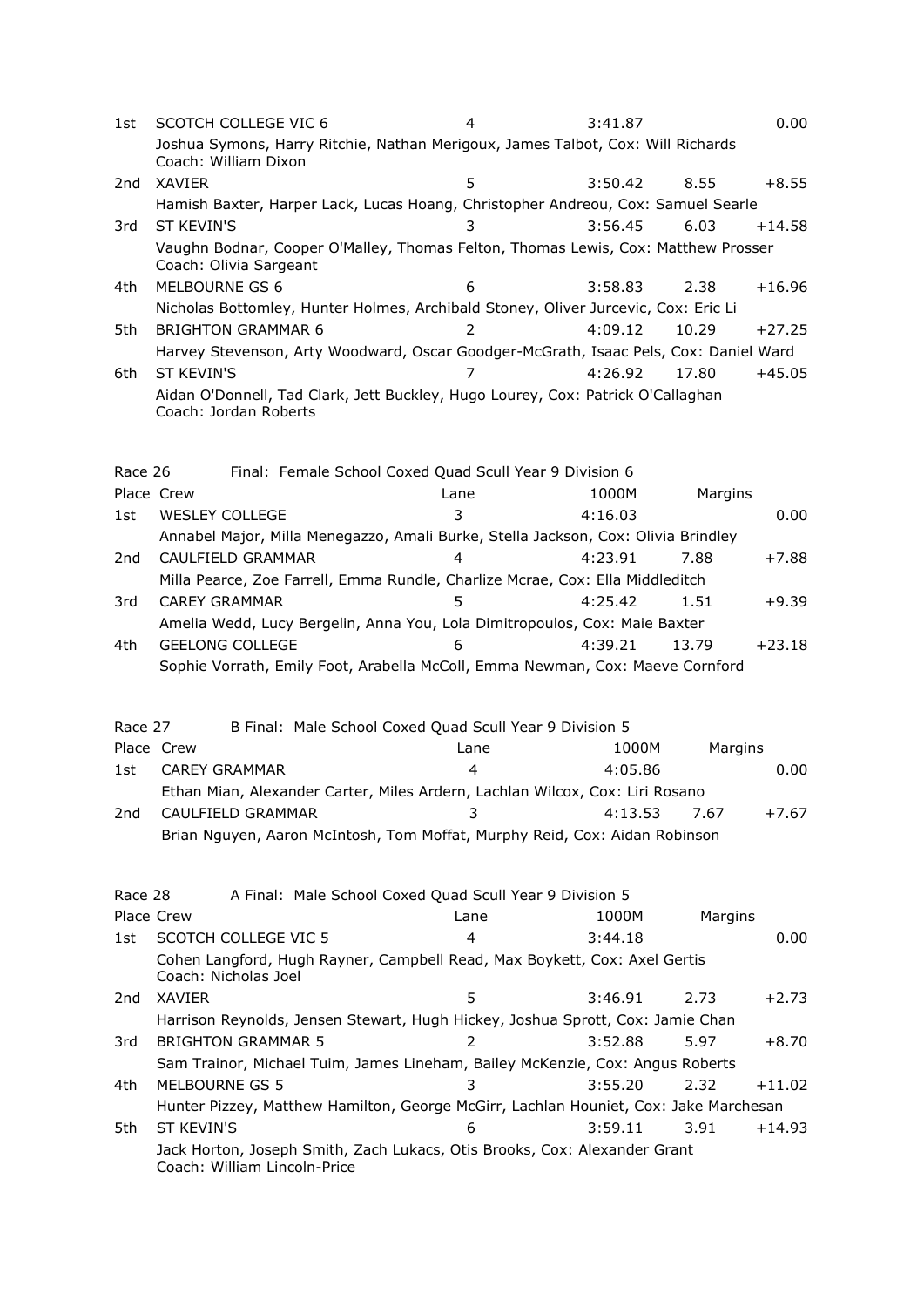6th WESLEY COLLEGE 7 4:16.14 17.03 +31.96 Josh Allen, Alexander Messina, James Warne-Smith, Woody Wanless, Cox: Gabriel Lukic

| Race 29 | Place Crew                  | Lane | Final: Female School Coxed Quad Scull Year 9 Division 5<br>1000M                         |         | Margins  |
|---------|-----------------------------|------|------------------------------------------------------------------------------------------|---------|----------|
| 1st     | <b>WESLEY COLLEGE</b>       | 3    | 4:12.36                                                                                  |         | 0.00     |
|         | Alush                       |      | Olivia Nicholson, Jasmine Barrett-Judd, Jemimah Murray, Zara Pinan, Cox: Lola Nelson     |         |          |
| 2nd     | <b>CAREY GRAMMAR</b>        | 4    | 4:16.74                                                                                  | 4.38    | $+4.38$  |
|         |                             |      | Zara Woodrup, Zoe Kendall, Ella Blake, Arielle De Highden, Cox: Miette Harcourt          |         |          |
| 3rd     | CAULFIELD GRAMMAR           | 5    | 4:29.57                                                                                  | 12.83   | $+17.21$ |
|         |                             |      | Mia Kirkham, Katie Clark, Morgan Hughes, Victoria Gigliotti, Cox: Keira Price            |         |          |
| 4th     | <b>GEELONG COLLEGE</b>      | 6    | 4:48.15                                                                                  | 18.58   | $+35.79$ |
|         |                             |      | Claire Chisholm, Jemima Harris, Matilda Daffy, Ashleigh Fury, Cox: Clementine Tyrrell    |         |          |
|         |                             |      |                                                                                          |         |          |
| Race 30 |                             |      | B Final: Male School Coxed Quad Scull Year 9 Division 4                                  |         |          |
|         | Place Crew                  | Lane | 1000M                                                                                    | Margins |          |
| 1st     | XAVIER                      | 4    | 3:58.38                                                                                  |         | 0.00     |
|         |                             |      | John Kartanos, Jonty Brunt, Archie Murrihy, Henry MacIsaac, Cox: Joseph (Joe) Lee-Conway |         |          |
| 2nd     | <b>CAREY GRAMMAR</b>        | 3    | 4:09.63                                                                                  | 11.25   | $+11.25$ |
|         | Coach: George Blood         |      | Derek Ding, Thomas Bubb, Oliver Jeffreys, Avaneesh Kuruparan, Cox: Benjamin Tschilar     |         |          |
| 3rd     | <b>GEELONG COLLEGE</b>      | 5    | 4:21.85                                                                                  | 12.22   | $+23.47$ |
|         |                             |      | Angus Rudge, Hamish Beach, Jack Sadler, Campbell White, Cox: Hugh Brumby                 |         |          |
| Race 31 |                             |      | A Final: Male School Coxed Quad Scull Year 9 Division 4                                  |         |          |
|         | Place Crew                  | Lane | 1000M                                                                                    |         | Margins  |
| 1st     | <b>SCOTCH COLLEGE VIC 4</b> | 4    | 3:34.14                                                                                  |         | 0.00     |
|         | Coach: Rainer Gertis        |      | Nico Nash, George Clifford, Thomas Schmerl, Lachie Green, Cox: Sebastian Pagnin          |         |          |
| 2nd     | <b>BRIGHTON GRAMMAR 4</b>   | 3    | 3:44.76                                                                                  | 10.62   | $+10.62$ |
|         |                             |      | Jack Harrington, Patrick McConville, Tom Jorgensen, Marnix Ferwerda, Cox: Angus Roberts  |         |          |
| 3rd     | <b>WESLEY COLLEGE</b>       | 7    | 3:46.77                                                                                  | 2.01    | $+12.63$ |
|         |                             |      | Fred Brewer, Frederick Glynn, Michael Malliaros, Sam Church, Cox: Callum Le Souef        |         |          |
| 4th     | MELBOURNE GS 4              | 5    | 3:51.44                                                                                  | 4.67    | $+17.30$ |
|         |                             |      | Christian Speller, Joshua Brown, John Sanderson, Fletcher Teelow, Cox: Jack De fraga     |         |          |
| 5th.    | CAULFIELD GRAMMAR           | 2    | 3:55.23                                                                                  | 3.79    | $+21.09$ |
|         |                             |      | Rory Upton, Oliver Jackson, Hayden Macphee, Charlie Newport, Cox: Samuel Norman          |         |          |
| 6th     | <b>ST KEVIN'S</b>           | 6    | 4:17.97                                                                                  | 22.74   | $+43.83$ |
|         | Coach: Duncan Eaton         |      | Jett Austin, Luke Clancy, Angus Abbott, Luke Incani, Cox: Alexander Edmonds              |         |          |
|         |                             |      |                                                                                          |         |          |

| Race 32 |                | Final: Female School Coxed Quad Scull Year 9 Division 4                                  |      |         |         |         |
|---------|----------------|------------------------------------------------------------------------------------------|------|---------|---------|---------|
|         | Place Crew     |                                                                                          | Lane | 1000M   | Margins |         |
| 1st     | WESLEY COLLEGE |                                                                                          | Δ    | 4:14.39 |         | 0.00    |
|         |                | Veronica Goulko, Riya Naidu, Chilli Schmidt, Aurora Sliwinski, Cox: Isabelle Statkevitch |      |         |         |         |
| 2nd     |                | CAULFIELD GRAMMAR                                                                        | ь.   | 4:21.30 | 6.91    | $+6.91$ |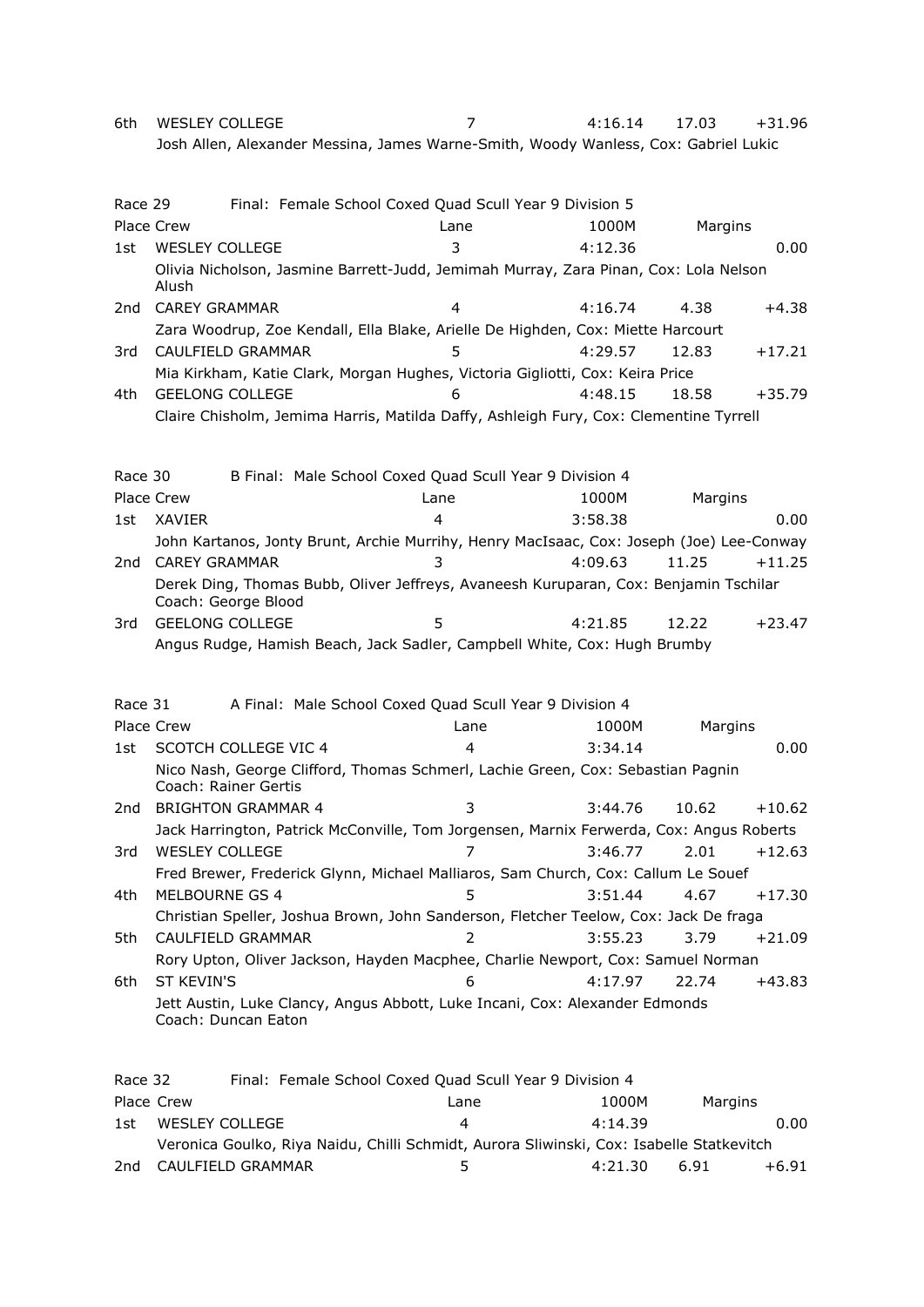|                 | Alannah Hehir, Arabella Spraggett, Bailey Loetje, Mia Mcardle, Cox: Kiki Stevens                              |                                                         |         |         |          |
|-----------------|---------------------------------------------------------------------------------------------------------------|---------------------------------------------------------|---------|---------|----------|
| 3rd             | <b>GEELONG COLLEGE</b>                                                                                        |                                                         | 4:28.63 | 7.33    | $+14.24$ |
|                 | Eliza Savvides, Olivia Wynhoven, Lulu Joske, Abigail Ramsey, Cox: Audrey Jansz                                |                                                         |         |         |          |
| 4th             | <b>CAREY GRAMMAR</b>                                                                                          | 6                                                       | 4:37.59 | 8.96    | $+23.20$ |
|                 | Madison Coleman, Taya Wagner, Maya Seabury, Matilda Thomas, Cox: Sasha Dickson                                |                                                         |         |         |          |
|                 |                                                                                                               |                                                         |         |         |          |
|                 |                                                                                                               |                                                         |         |         |          |
| Race 33         |                                                                                                               | B Final: Male School Coxed Quad Scull Year 9 Division 3 |         |         |          |
|                 | Place Crew                                                                                                    | Lane                                                    | 1000M   | Margins |          |
| 1st             | CAULFIELD GRAMMAR                                                                                             | 4                                                       | 3:55.53 |         | 0.00     |
|                 | Matthew English, Nicholas Carlin, Will Cregan, Quinn Cooper, Cox: Connor Hodgson                              |                                                         |         |         |          |
| 2 <sub>nd</sub> | <b>GEELONG COLLEGE</b>                                                                                        | 5                                                       | 3:58.21 | 2.68    | $+2.68$  |
|                 | Keiran Lane, Alex Gleeson, Baxter Thomson, Alec Saffioti, Cox: Shannon Fury                                   |                                                         |         |         |          |
| 3rd             | <b>WESLEY COLLEGE</b>                                                                                         | 3                                                       | 4:05.57 | 7.36    | $+10.04$ |
|                 | Kip Arthur, Jake Jowett, Josh Pleasants, Hugo Cole, Cox: Henri Musson                                         |                                                         |         |         |          |
|                 |                                                                                                               |                                                         |         |         |          |
| Race 34         |                                                                                                               | A Final: Male School Coxed Quad Scull Year 9 Division 3 |         |         |          |
|                 | Place Crew                                                                                                    | Lane                                                    | 1000M   | Margins |          |
| 1st             | <b>BRIGHTON GRAMMAR 3</b>                                                                                     | 5                                                       | 3:43.80 |         | 0.00     |
|                 | Ayden Roos, Spencer Kirkham, Jesse Smith, Lachlan Lewis, Cox: Angus Roberts                                   |                                                         |         |         |          |
| 2 <sub>nd</sub> | MELBOURNE GS 3                                                                                                | 6                                                       | 3:46.32 | 2.52    | $+2.52$  |
|                 | Peter Morgan, Henry Walters, Nicholas Brown, Sebastian Crozier, Cox: Weizheng Chang                           |                                                         |         |         |          |
| 3rd             | <b>ST KEVIN'S</b>                                                                                             | 4                                                       | 3:50.62 | 4.30    | $+6.82$  |
|                 | Sidney Wardlaw, Jordan Youssef, Daniel Bafunno, Liam Steinfort, Cox: Luke Canning                             |                                                         |         |         |          |
|                 | Coach: Leonardo Grossi                                                                                        |                                                         |         |         |          |
| 4th             | XAVIER                                                                                                        | $\overline{7}$                                          | 3:53.38 | 2.76    | $+9.58$  |
|                 | Hugh Lachal, Nicholas (Nick) Hankins, Harry Excell, Patrick Roche, Cox: Zane Takla                            |                                                         |         |         |          |
| 5th             | <b>SCOTCH COLLEGE VIC 3</b>                                                                                   | 3                                                       | 3:56.74 | 3.36    | $+12.94$ |
|                 | Nicholas Baring, Alec Sellers, Sami Samiee, Pat Phillips, Cox: Dean Karagounis                                |                                                         |         |         |          |
|                 | Coach: Benjamin Clarke                                                                                        |                                                         |         |         |          |
| 6th             | <b>CAREY GRAMMAR</b>                                                                                          | $\overline{2}$                                          | 4:06.30 | 9.56    | $+22.50$ |
|                 | Jonathan Bucknell, Elliot Sinicco, Benji Kentwell, Jonah Williams, Cox: Blake Weymouth<br>Coach: Luke Mcvicar |                                                         |         |         |          |
|                 |                                                                                                               |                                                         |         |         |          |
|                 |                                                                                                               |                                                         |         |         |          |
| Race 35         |                                                                                                               | Final: Female School Coxed Quad Scull Year 9 Division 3 |         |         |          |
|                 | Place Crew                                                                                                    | Lane                                                    | 1000M   | Margins |          |
| 1st             | <b>WESLEY COLLEGE</b>                                                                                         | 4                                                       | 4:10.05 |         | 0.00     |
|                 | Bonnie McGuire, Phoebe McAllan, Sabine Way, Luca Elliot, Cox: Imogen Labbett                                  |                                                         |         |         |          |
| 2nd             | <b>GEELONG COLLEGE</b>                                                                                        | 3                                                       | 4:11.00 | 0.95    | $+0.95$  |
|                 | Leila Squires, Sienna McArdle, Amy Lawson, Stella Benson, Cox: Genevieve Dennis                               |                                                         |         |         |          |
| 3rd             | CAULFIELD GRAMMAR                                                                                             | 5                                                       | 4:11.41 | 0.41    | $+1.36$  |
|                 | Chloe Biesse-Leong, Isabel Middleditch, Kaitlin Roode, Ruby Hyatt, Cox: Lucy Hackett                          |                                                         |         |         |          |
| 4th             | <b>CAREY GRAMMAR</b>                                                                                          | 6                                                       | 4:24.00 | 12.59   | +13.95   |
|                 | Emma Coleman, Hazel Maloney McCall, Alexia Livadaras, Sasha Carroll, Cox: Jessica<br>Newnham                  |                                                         |         |         |          |

| Race 36    | B Final: Male School Coxed Quad Scull Year 9 Division 2 |       |         |
|------------|---------------------------------------------------------|-------|---------|
| Place Crew | Lane                                                    | 1000M | Margins |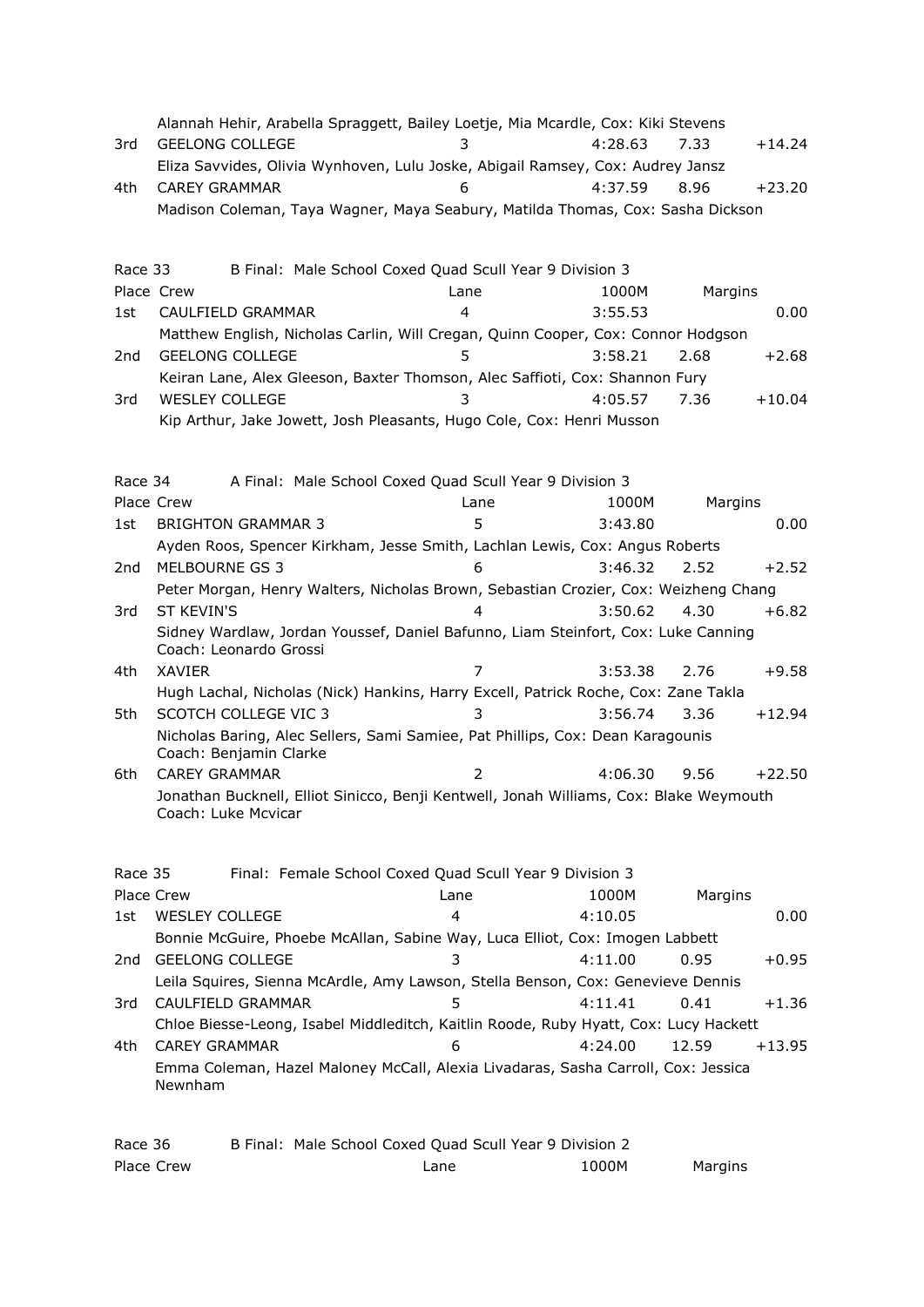| 1st     | <b>CAREY GRAMMAR</b>                                                                                    | 4                                                       | 3:51.29          |                   | 0.00    |
|---------|---------------------------------------------------------------------------------------------------------|---------------------------------------------------------|------------------|-------------------|---------|
|         | James Condello, William Robertson, Liam Waldron, Harry Clough, Cox: Jamieson Cohen                      |                                                         |                  |                   |         |
|         | Coach: Riley Arnold                                                                                     |                                                         |                  |                   |         |
| 2nd     | <b>GEELONG COLLEGE</b>                                                                                  | 3                                                       | 3:59.42          | 8.13              | $+8.13$ |
|         | Zen Jimmieson, Jack Manderson, Harrison Kamp, Lachlan Anderson, Cox: Edward Kennett                     |                                                         |                  |                   |         |
| 3rd     | <b>HAILEYBURY</b>                                                                                       | 5                                                       | 4:11.34          | 11.92<br>$+20.05$ |         |
|         | Matthew Bourke, Charlie Paynter, Rory Knight, Ashton Hooper, Cox: Benjamin Zerafa                       |                                                         |                  |                   |         |
| 4th     | <b>WESLEY COLLEGE</b>                                                                                   | 6                                                       | 4:24.33          | 12.99<br>$+33.04$ |         |
|         | Flynn Collins, Thomas Holden, Jake Jowett, Max Melbourne, Cox: Oscar Smith                              |                                                         |                  |                   |         |
|         |                                                                                                         |                                                         |                  |                   |         |
|         |                                                                                                         |                                                         |                  |                   |         |
| Race 37 |                                                                                                         | A Final: Male School Coxed Quad Scull Year 9 Division 2 |                  |                   |         |
|         | Place Crew                                                                                              | Lane                                                    | 1000M            | Margins           |         |
| 1st     | <b>SCOTCH COLLEGE VIC 2</b>                                                                             | 3                                                       | 3:25.46          |                   | 0.00    |
|         | Finn Moran, Lachlan Fortey, Samuel Manderson, Will Hosking, Cox: Angus Woollard<br>Coach: Philip Wright |                                                         |                  |                   |         |
| 2nd     | MELBOURNE GS 2                                                                                          | 6                                                       | 3:30.13          | 4.67              | $+4.67$ |
|         | Otto Smyth, Jack Peavey, Charlie Leitch, Charles Wake, Cox: Jack De fraga                               |                                                         |                  |                   |         |
| 3rd     | <b>BRIGHTON GRAMMAR 2</b>                                                                               | 5.                                                      | 3:32.04          | 1.91              | $+6.58$ |
|         | Kyle Roos, Harry Newett, Patrick Hanley, Lachie Roberts, Cox: Sidney Bartlett<br>Coach: Hunter Hilditch |                                                         |                  |                   |         |
| 4th     | <b>ST KEVIN'S</b>                                                                                       | 4                                                       | 3:33.71          | 1.67<br>$+8.25$   |         |
|         | Lukas Morfeld, Samson Clifford, Oliver Taalikka, Patrick Murray, Cox: Connor Hayes                      |                                                         |                  |                   |         |
|         | Coach: Jessica Canning                                                                                  |                                                         |                  |                   |         |
| 5th     | <b>XAVIER</b>                                                                                           | 7                                                       | 3:37.51          | 3.80<br>$+12.05$  |         |
|         | Oscar McMillan, Thomas Colgan, William Quinn, Liam Jones, Cox: Freddie Dwyer                            |                                                         |                  |                   |         |
| 6th     | CAULFIELD GRAMMAR                                                                                       |                                                         | 3:58.26          | 20.75<br>$+32.80$ |         |
|         | Jake O'Halloran, Ben Weir, William Strangward, Toby Flinkier, Cox: Aidan Robinson                       |                                                         |                  |                   |         |
|         |                                                                                                         |                                                         |                  |                   |         |
| Race 38 |                                                                                                         | Final: Female School Coxed Quad Scull Year 9 Division 2 |                  |                   |         |
|         | Place Crew                                                                                              | Lane                                                    | 1000M            | Margins           |         |
| 1st     | CAULFIELD GRAMMAR                                                                                       | 5.                                                      | 4:10.74          |                   | 0.00    |
|         | Amelia Griffith, Charley Ansell-Jones, Alice Gilbert, Bella Vanzo, Cox: Jessie Broshi                   |                                                         |                  |                   |         |
| 2nd     | <b>GEELONG COLLEGE</b>                                                                                  | 4                                                       | 4:11.16          | 0.42              | $+0.42$ |
|         | Jessamy Bennett, Phoebe Knight, Annabelle Hutchings, Sara Howley, Cox: Ella Gait                        |                                                         |                  |                   |         |
| 3rd     | <b>WESLEY COLLEGE</b>                                                                                   | 3                                                       | 4:14.31          | 3.15<br>$+3.57$   |         |
|         | Ebony Harridge, Ella Davy, Holly Thomas, Lily Zanchi, Cox: Isabelle Statkevitch                         |                                                         |                  |                   |         |
| 4th     | <b>CAREY GRAMMAR</b>                                                                                    | 6                                                       | 4:18.47          | 4.16              | $+7.73$ |
|         | Caitlin Souter, Amelia Layton, Madeline Davidson, Gabi Price, Cox: Maie Baxter                          |                                                         |                  |                   |         |
|         | Coach: Ines McKay                                                                                       |                                                         |                  |                   |         |
|         |                                                                                                         |                                                         |                  |                   |         |
|         |                                                                                                         |                                                         |                  |                   |         |
| Race 39 |                                                                                                         | B Final: Male School Coxed Quad Scull Year 9 Division 1 |                  |                   |         |
|         | Place Crew                                                                                              | Lane                                                    | 1000M            | Margins           |         |
| 1st     | XAVIER                                                                                                  | 3                                                       | 3:29.19          |                   | 0.00    |
|         | Ted Hansen, Archie Ralton, Patrick Kenny, Harry Glass, Cox: Alexander Bailey                            |                                                         |                  |                   |         |
| 2nd     | <b>GEELONG COLLEGE</b>                                                                                  | 4                                                       | 3:41.16<br>11.97 | +11.97            |         |
|         | Louis Quayle, Alex Hayden, Lachlan Mitchell, Max Morgan, Cox: Ben Hunter                                |                                                         |                  |                   |         |
| 3rd     | HAILEYBURY                                                                                              | 6                                                       | 4:02.58<br>21.42 | $+33.39$          |         |
|         | Luke Scott, Joshy Haines, Joshua Lynders, Alexander Kaiser, Cox: Jackson Thorn                          |                                                         |                  |                   |         |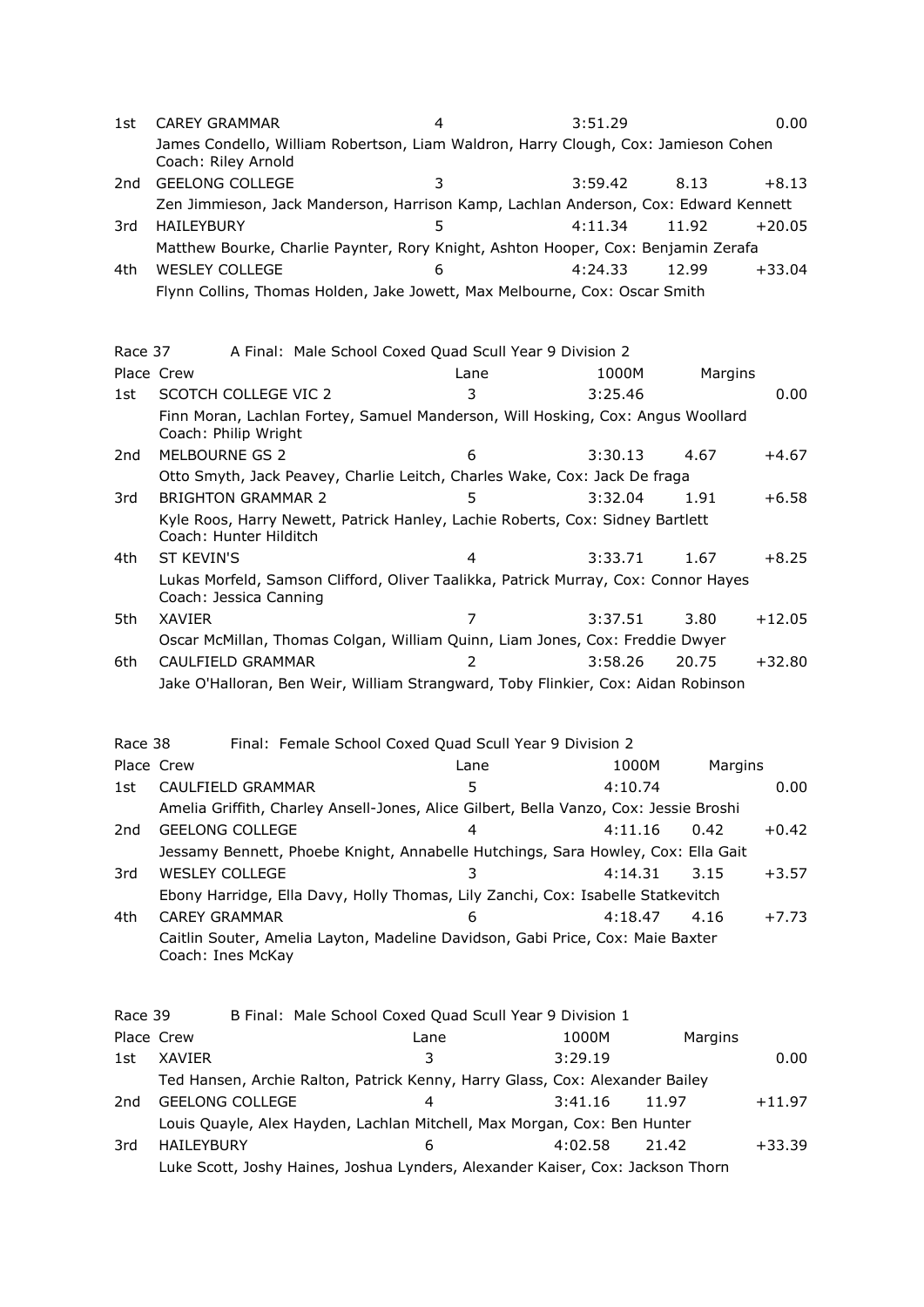4th CAREY GRAMMAR 5 4:39.05 36.47 +1:09.86 Lucas Aspromonte, Sam Bavage, Heath Markovic, Edward Anstee, Cox: Oscar Hoath

| Race 40 |                             | A Final: Male School Coxed Quad Scull Year 9 Division 1                               |                |         |         |          |
|---------|-----------------------------|---------------------------------------------------------------------------------------|----------------|---------|---------|----------|
|         | <b>Place Crew</b>           |                                                                                       | Lane           | 1000M   | Margins |          |
| 1st     | <b>ST KEVIN'S</b>           |                                                                                       | 4              | 3:18.50 |         | 0.00     |
|         | Coach: Mac Matthews         | James Sutherland, James Ragg, Douglas Kerr, Dominic Porteli, Cox: Joseph Williamson   |                |         |         |          |
| 2nd     | MELBOURNE GS 1              |                                                                                       | 5              | 3:24.44 | 5.94    | $+5.94$  |
|         |                             | Oscar Cheetham, Max Woods, Thomas Conroy, Angus Russell, Cox: Samuel Leviny           |                |         |         |          |
| 3rd     | <b>WESLEY COLLEGE</b>       |                                                                                       | 7              | 3:29.26 | 4.82    | $+10.76$ |
|         |                             | James Archer, Xavier Bamert, George Teague, James Hyde, Cox: Archie Graham            |                |         |         |          |
| 4th     | <b>BRIGHTON GRAMMAR 1</b>   |                                                                                       | $\overline{2}$ | 3:30.45 | 1.19    | $+11.95$ |
|         | Coach: William Lewis        | Samuel Linder, Zach Travers, Joe Ramsden, Josh Anson, Cox: Robbie McNaughton          |                |         |         |          |
| 5th     | <b>SCOTCH COLLEGE VIC 1</b> |                                                                                       | 3              | 3:31.96 | 1.51    | $+13.46$ |
|         | McKenzie                    | Oliver Knight, Kip Scarborough, Harrison Lodge, William Challingsworth, Cox: Flynn    |                |         |         |          |
| 6th     | CAULFIELD GRAMMAR           |                                                                                       | 6              | 3:34.37 | 2.41    | $+15.87$ |
|         |                             | Ned Smith, James Mariette, Jake Mehl, Curtis Wilkinson, Cox: Samuel Norman            |                |         |         |          |
|         |                             |                                                                                       |                |         |         |          |
|         |                             |                                                                                       |                |         |         |          |
| Race 41 |                             | Final: Female School Coxed Quad Scull Year 9 Division 1                               |                |         |         |          |
|         | <b>Place Crew</b>           |                                                                                       | Lane           | 1000M   | Margins |          |
| 1st     | CAULFIELD GRAMMAR           |                                                                                       | 3              | 3:56.10 |         | 0.00     |
|         |                             | Sophie Balis, Sophie Osmond, Siena Farrell, Holly Smith, Cox: Abbey Mullen            |                |         |         |          |
| 2nd     | <b>GEELONG COLLEGE</b>      |                                                                                       | Λ              | 4:07.03 | 10.93   | $+10.93$ |
|         | <b>Hutchings</b>            | Sophie McLellan, Lili Batrouney, Eden Nadorp-Goddard, Poppy Flanagan, Cox: Claudia    |                |         |         |          |
| 3rd     | <b>HAILEYBURY</b>           |                                                                                       | $\mathcal{P}$  | 4:11.06 | 4.03    | $+14.96$ |
|         |                             | Tessa Searle, Keira Melnikov, Vivien Robinson, Alexandra Calogero, Cox: Imogen Ballis |                |         |         |          |
| 4th     | <b>CAREY GRAMMAR</b>        |                                                                                       | 6              | 4:18.68 | 7.62    | $+22.58$ |
|         | Coach: Robert O'Neill       | Lucy Wynne, Chiara Cattapan, Sarah Poustie, Charlie Barker, Cox: Ilyana Maraskovsky   |                |         |         |          |
| 5th     | <b>WESLEY COLLEGE</b>       |                                                                                       | 5              | 4:23.05 | 4.37    | $+26.95$ |
|         |                             | Zoe Freemantle, Meredith Holden, Lola Gorton, Caitlin Woods, Cox: Imogen Labbett      |                |         |         |          |
| Race 42 |                             | Final: Female School Coxed Four Year 10 Division 6                                    |                |         |         |          |
|         | Place Crew                  |                                                                                       | Lane           | 1000M   | Margins |          |
| 1st     | <b>GEELONG GRAMMAR</b>      |                                                                                       | 5              | 3:28.81 |         | 0.00     |

2nd GEELONG GRAMMAR 3 3:38.98 10.17 +10.17 Scarlett Mercer, Kiana Kosasi-Papdan, Sienna de Clifford, Saskia Haslau, Cox: Mary Cottell 3rd CAULFIELD GRAMMAR 4 3:40.85 1.87 +12.04 Emily Thompson, Charlotte Bott, Isobel Bayes, Daisy Warburton, Cox: Lucy Hackett

| Race 43 |                     |  | Final: Female School Coxed Four Year 10 Division 5 |         |         |      |
|---------|---------------------|--|----------------------------------------------------|---------|---------|------|
|         | Place Crew          |  | Lane                                               | 1000M   | Margins |      |
|         | 1st GEELONG GRAMMAR |  |                                                    | 3:59.54 |         | 0.00 |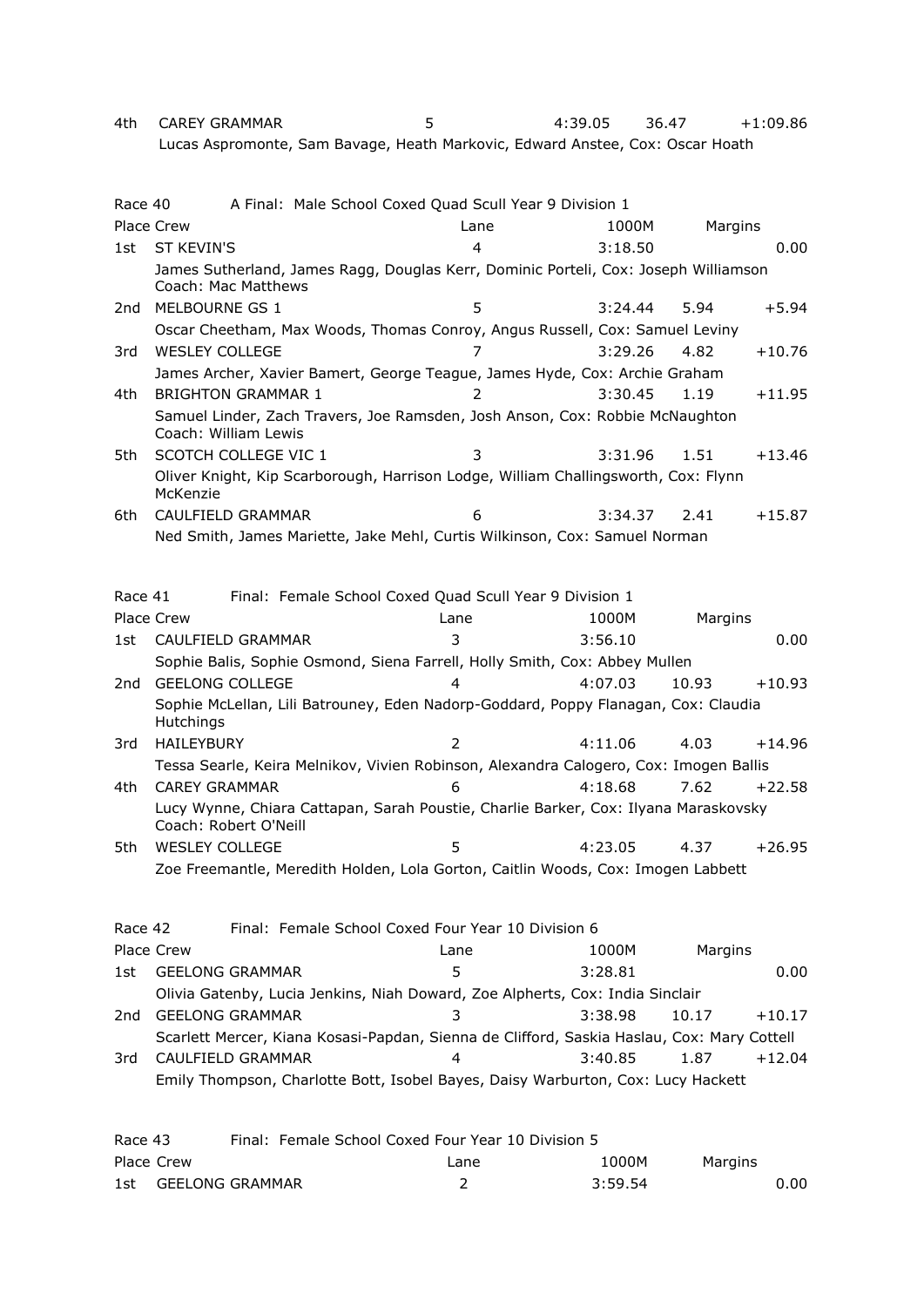|     | Lindsay Eadie, Skye Calvert-Jones, Verity Duff, Georgia Danckert, Cox: Indi Crosthwaite   |   |         |      |          |
|-----|-------------------------------------------------------------------------------------------|---|---------|------|----------|
| 2nd | <b>GEELONG GRAMMAR</b>                                                                    | 4 | 4:02.94 | 3.40 | $+3.40$  |
|     | Natalie Walsh, Georgina Radford, Eleanor Austin, Charlotte Nicholson, Cox: India Sinclair |   |         |      |          |
| 3rd | CAULFIELD GRAMMAR                                                                         |   | 4:09.04 | 6.10 | $+9.50$  |
|     | Charlotte Bennett, Holly Vaughan, Eve Wood, Isobel Bayes, Cox: Alice Whitmee              |   |         |      |          |
| 4th | <b>GEELONG COLLEGE</b>                                                                    |   | 4:09.49 | 0.45 | $+9.95$  |
|     | Lucy Watts, Emma Carroll, Clem Snell, Indiana Wilkinson, Cox: Emme Smith                  |   |         |      |          |
| 5th | <b>WESLEY COLLEGE</b>                                                                     | 6 | 4:13.36 | 3.87 | $+13.82$ |
|     | Kiara Bakken, Isabella Sallee, Abbey Vicino, Amber Holt, Cox: Marina Elia                 |   |         |      |          |

| Race 44 |                        | Final: Female School Coxed Four Year 10 Division 4                                |      |         |         |          |
|---------|------------------------|-----------------------------------------------------------------------------------|------|---------|---------|----------|
|         | Place Crew             |                                                                                   | Lane | 1000M   | Margins |          |
| 1st.    | <b>GEELONG GRAMMAR</b> |                                                                                   | 4    | 4:05.67 |         | 0.00     |
|         |                        | Sarah Guirguis, Sophie Ross, Charlotte Fowler, Mae Cowan, Cox: Xabby Dickinson    |      |         |         |          |
| 2nd     | <b>WESLEY COLLEGE</b>  |                                                                                   | 3    | 4:10.17 | 4.50    | +4.50    |
|         |                        | Charlotte Dawson, Charlotte Apted, Chloe Noorman, Maddie Goff, Cox: Indigo Walker |      |         |         |          |
| 3rd     |                        | CAULFIELD GRAMMAR                                                                 | 5    | 4:12.22 | 2.05    | $+6.55$  |
|         |                        | April Toman, Mia Grenville, Maya Hudson, Stephanie Longley, Cox: Anita Younger    |      |         |         |          |
| 4th.    | GEELONG COLLEGE        |                                                                                   | 6    | 4:12.51 | 0.29    | $+6.84$  |
|         |                        | Emma Moorfoot, Hollie Bohun, Keera Beasley, Holly Smith, Cox: Erin Wheelahan      |      |         |         |          |
| 5th     | <b>CAREY GRAMMAR</b>   |                                                                                   |      | 4:28.92 | 16.41   | $+23.25$ |
|         | Coach: Mava Worth      | Mia Lubel, Charlotte Reid, Tristen Angarano, Mercy Fun, Cox: Jade Smolders        |      |         |         |          |

| Race 45    | Final: Female School Coxed Four Year 10 Division 3                                                       |      |         |                 |
|------------|----------------------------------------------------------------------------------------------------------|------|---------|-----------------|
|            | Place Crew                                                                                               | Lane | 1000M   | Margins         |
| 1st.       | <b>GEELONG GRAMMAR</b>                                                                                   | 4    | 3:59.45 | 0.00            |
|            | Quimby Yates, Eve Grylewicz, Sarah Gubbins, Zara Cooper, Cox: Claudia Sowerby                            |      |         |                 |
| 2nd        | <b>GEELONG COLLEGE</b>                                                                                   | 3    | 3:59.74 | $+0.29$<br>0.29 |
|            | Caroline Reid, Milly Kennett, Chantal Mason, Emily Logan, Cox: Mieka Rothengatter                        |      |         |                 |
| 3rd        | CAULFIELD GRAMMAR                                                                                        | 5    | 4:05.66 | $+6.21$<br>5.92 |
|            | Annabel Barnett, Loren Petitpierre, Isobel Bayes, Grace Kennedy, Cox: Chloe Whiter                       |      |         |                 |
| 4th        | <b>WESLEY COLLEGE</b>                                                                                    | 6    | 4:06.22 | 0.56<br>$+6.77$ |
|            | Erin Rahilly, Alexia Kydas, Edie Stonell, Zoe Lederer, Cox: Marina Elia                                  |      |         |                 |
| 5th.       | <b>CAREY GRAMMAR</b>                                                                                     | 2    | 4:07.37 | 1.15<br>$+7.92$ |
|            | Dion Baldi, Isabella Caminiti, Grace Moore, Uisce Geaney, Cox: Olivia Flanigan<br>Coach: Camille Edwards |      |         |                 |
| Race 46    | Final: Male School Coxed Quad Scull Year 10 Division 1                                                   |      |         |                 |
| Place Crew |                                                                                                          | Lane | 1000M   | Margins         |
|            | 1st BRIGHTON GRAMMAR 1                                                                                   |      | 3:44.38 | 0.00            |

| 1st | <b>BRIGHTON GRAMMAR 1</b>                                                                                    |   | 3:44.38       |       | 0.00     |  |
|-----|--------------------------------------------------------------------------------------------------------------|---|---------------|-------|----------|--|
|     | Angus Tragear-Whiting, Kevin Liao, Nick McCluskey, Ryan Cory, Cox: Julian Carlin                             |   |               |       |          |  |
| 2nd | <b>GEELONG GRAMMAR</b>                                                                                       | 4 | 4:04.41       | 20.03 | $+20.03$ |  |
|     | Clay Schafer, Jeremy Lynch, Xavier Lenehan, Henry Stringer, Cox: Jimmy Wright                                |   |               |       |          |  |
| 3rd | ST KFVIN'S                                                                                                   | 6 | 4:13.74       | 9.33  | $+29.36$ |  |
|     | Dominic Brosnan, Charles Foo, Xavier Campbell, Benjamin Jorgensen, Cox: Domenic Said<br>Coach: Jack O'Malley |   |               |       |          |  |
|     | CAULFIELD GRAMMAR                                                                                            |   | DID NOT START |       |          |  |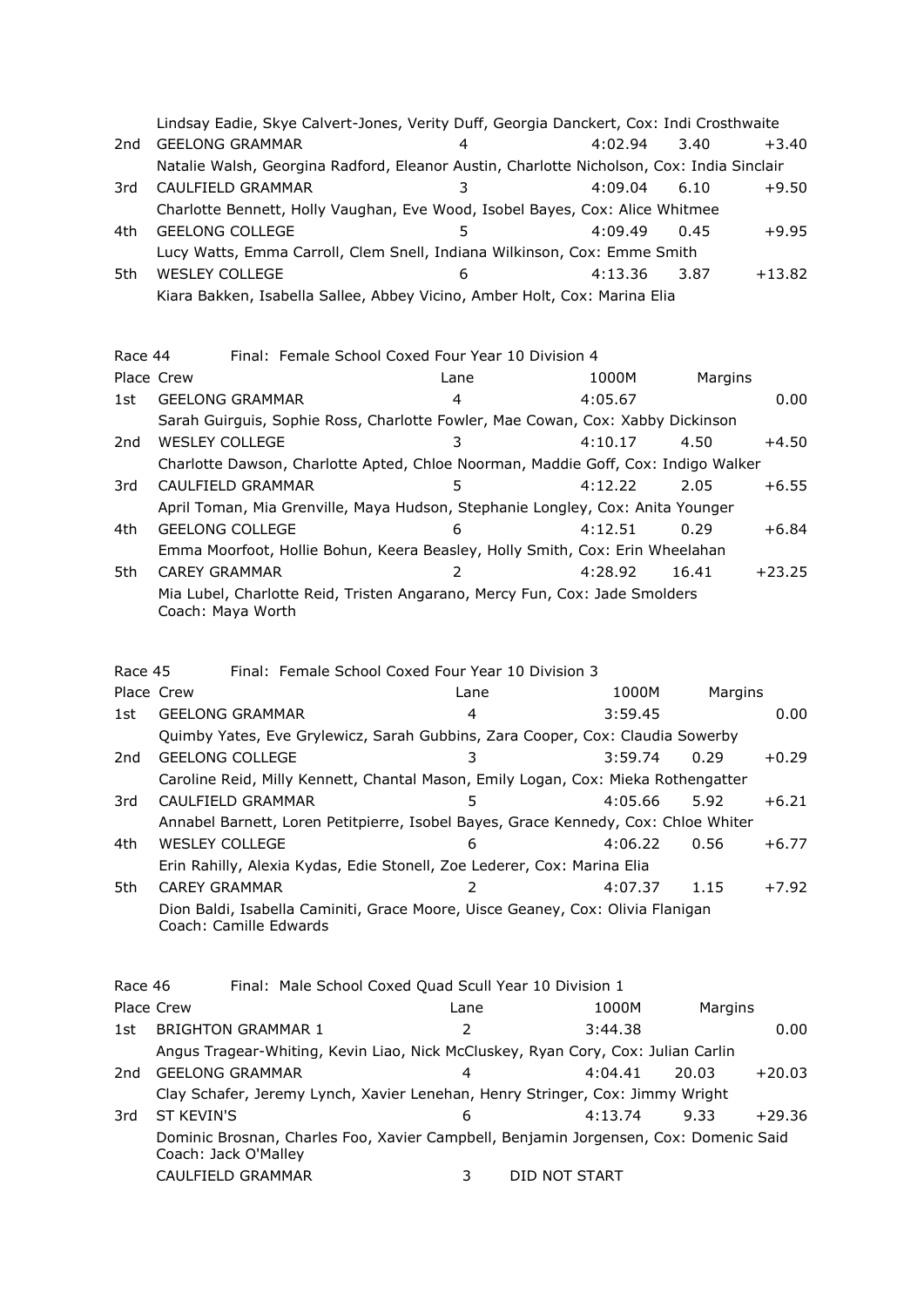Jasper Ginn, Matthew Lamb, Charles Dowling, Wesley Chen, Cox: Connor Hodgson MELBOURNE GS<br>
5 SCRATCHED Michael Jiang, Edward Stack, Tom Wilson, Michael Lynch, Cox: Oscar O'Meara

| Race 47 |                       | Final: Female School Coxed Four Open Division 1                                                                                                                           |                                                     |                |                  |         |         |          |
|---------|-----------------------|---------------------------------------------------------------------------------------------------------------------------------------------------------------------------|-----------------------------------------------------|----------------|------------------|---------|---------|----------|
|         | Place Crew            |                                                                                                                                                                           |                                                     | Lane           |                  | 1000M   | Margins |          |
| 1st     | <b>WESLEY COLLEGE</b> |                                                                                                                                                                           |                                                     | 4              |                  | 4:01.04 |         | 0.00     |
|         |                       | Isabelle Shoebridge, Evie Norton, Charlotte Murray, Mila Webb, Cox: Fiona Dow                                                                                             |                                                     |                |                  |         |         |          |
| 2nd     |                       | <b>GEELONG GRAMMAR</b>                                                                                                                                                    |                                                     | 3              |                  | 4:08.46 | 7.42    | $+7.42$  |
|         |                       | Milly MacLachlan, Clementine Ryan, Abigail Shackleton, Ella-Rose Hare, Cox: Abbey Adams                                                                                   |                                                     |                |                  |         |         |          |
| 3rd     |                       | <b>GEELONG COLLEGE</b>                                                                                                                                                    |                                                     | 6              |                  | 4:14.51 | 6.05    | $+13.47$ |
|         |                       | Beatrice Leake, Pippa Murphy, Skye Stewart, Charlotte Newman, Cox: Elsie Callahan                                                                                         |                                                     |                |                  |         |         |          |
| 4th     | HAILEYBURY            |                                                                                                                                                                           |                                                     | 5              |                  | 4:16.02 | 1.51    | $+14.98$ |
|         |                       | Kim Petley, Amber Caspers, Imogen Hingston, Georgia Richardson, Cox: Victoria Blaszczyk                                                                                   |                                                     |                |                  |         |         |          |
| 5th     |                       | CAULFIELD GRAMMAR                                                                                                                                                         |                                                     | $\overline{2}$ |                  | 4:18.07 | 2.05    | $+17.03$ |
|         |                       | Areaka Bamblett, Trinity Hughes, Ireland Darcy, Christina Chiang, Cox: Ella Middleditch                                                                                   |                                                     |                |                  |         |         |          |
|         | <b>CAREY GRAMMAR</b>  |                                                                                                                                                                           |                                                     | 7              | <b>SCRATCHED</b> |         |         |          |
|         |                       | Anjali Sureka, Elise Tate, Sophie Boston, Poppy Morrison, Cox: Jade Smolders                                                                                              |                                                     |                |                  |         |         |          |
|         |                       |                                                                                                                                                                           |                                                     |                |                  |         |         |          |
|         |                       |                                                                                                                                                                           |                                                     |                |                  |         |         |          |
| Race 48 |                       |                                                                                                                                                                           | Final: Male School Coxed Quad Scull Open Division 1 |                |                  |         |         |          |
|         | Place Crew            |                                                                                                                                                                           |                                                     | Lane           |                  | 1000M   | Margins |          |
| 1st     | <b>HAILEYBURY</b>     |                                                                                                                                                                           |                                                     | 4              |                  | 3:20.51 |         | 0.00     |
|         |                       | Alexander Carrillo De Albornoz, Lucas Ambrens, Jack Cookesley, Thomas Cariss,<br>Cox: William Stephen                                                                     |                                                     |                |                  |         |         |          |
| 2nd     |                       | <b>GEELONG GRAMMAR</b>                                                                                                                                                    |                                                     | 5              |                  | 3:21.54 | 1.03    | $+1.03$  |
|         |                       | Duc Duy Hung (Duy Hung) Nguyen, Duc Minh Tam (Minh Tam) Nguyen, Jamieson<br>McNamara, Angus Percy, Cox: Matilda Forwood                                                   |                                                     |                |                  |         |         |          |
| 3rd     | <b>CAREY GRAMMAR</b>  |                                                                                                                                                                           |                                                     | 6              |                  | 3:47.00 | 25.46   | $+26.49$ |
|         |                       | Henry Moore, Will Hutchins, Tyrese Clayton-Wijesinghe, Benjamin Ireland, Cox: Luke Rossi                                                                                  |                                                     |                |                  |         |         |          |
| 4th     | MELBOURNE GS          |                                                                                                                                                                           |                                                     | 3              |                  | 3:53.27 | 6.27    | $+32.76$ |
|         |                       | Judd Martin, Jack Rankin, Jasper Bartle, Oscar Lo, Cox: Oscar Sutton                                                                                                      |                                                     |                |                  |         |         |          |
| 5th     |                       | <b>GEELONG COLLEGE</b>                                                                                                                                                    |                                                     | 2              |                  | 3:55.01 | 1.74    | $+34.50$ |
|         |                       | Sam Condie, Max Liolios, Tyron Delcay, Angus McMurtrie, Cox: Edward Kennett                                                                                               |                                                     |                |                  |         |         |          |
|         |                       |                                                                                                                                                                           |                                                     |                |                  |         |         |          |
|         |                       |                                                                                                                                                                           |                                                     |                |                  |         |         |          |
| Race 49 |                       |                                                                                                                                                                           | Final: Female School Eight Year 10 Division 1       |                |                  |         |         |          |
|         | Place Crew            |                                                                                                                                                                           |                                                     | Lane           |                  | 1000M   | Margins |          |
| 1st.    | <b>CAREY GRAMMAR</b>  |                                                                                                                                                                           |                                                     | 4              |                  | 3:26.37 |         | 0.00     |
|         |                       | Sihan Zhu, Alice Bohun, Charlotte Clements, Indi Kluge, Rachel Crawford, Sophie<br>Kondogiannis, Maya Sandhu, Ruby Schultz, Cox: Octavia Kegele<br>Coach: Olivia Yammouni |                                                     |                |                  |         |         |          |
| 2nd     |                       | <b>GEELONG COLLEGE</b>                                                                                                                                                    |                                                     | 3              |                  | 3:29.12 | 2.75    | $+2.75$  |
|         |                       | Issy Derham, Maya Peele, Sienna Sorensen, Mikayla Gilligan, Lulu McKewan, Emilie Roosje,<br>Poppy Hughes, Mia Kemp, Cox: Charlotte Koch                                   |                                                     |                |                  |         |         |          |
| 3rd     |                       | <b>GEELONG GRAMMAR</b>                                                                                                                                                    |                                                     |                |                  | 3:30.35 | 1.23    | $+3.98$  |
|         |                       | Charlotte Nicholson, Lucy Simpson, Matilda Hunt, Claire Hamilton, Emily Pincott, Sienna<br>Huon, Julia Kent, Milla Naylor, Cox: Chloe Talbot                              |                                                     |                |                  |         |         |          |
| 4th     |                       | CAULFIELD GRAMMAR                                                                                                                                                         |                                                     | 5              |                  | 3:34.76 | 4.41    | $+8.39$  |
|         |                       | Amber Barta, Georgia Height, Ella Maskiell, Olive Pascoe, Amelia Pinder, Annabelle Gillard,                                                                               |                                                     |                |                  |         |         |          |
|         |                       | Emily Condron, Stella Meyer, Cox: Ivy Jones                                                                                                                               |                                                     |                |                  |         |         |          |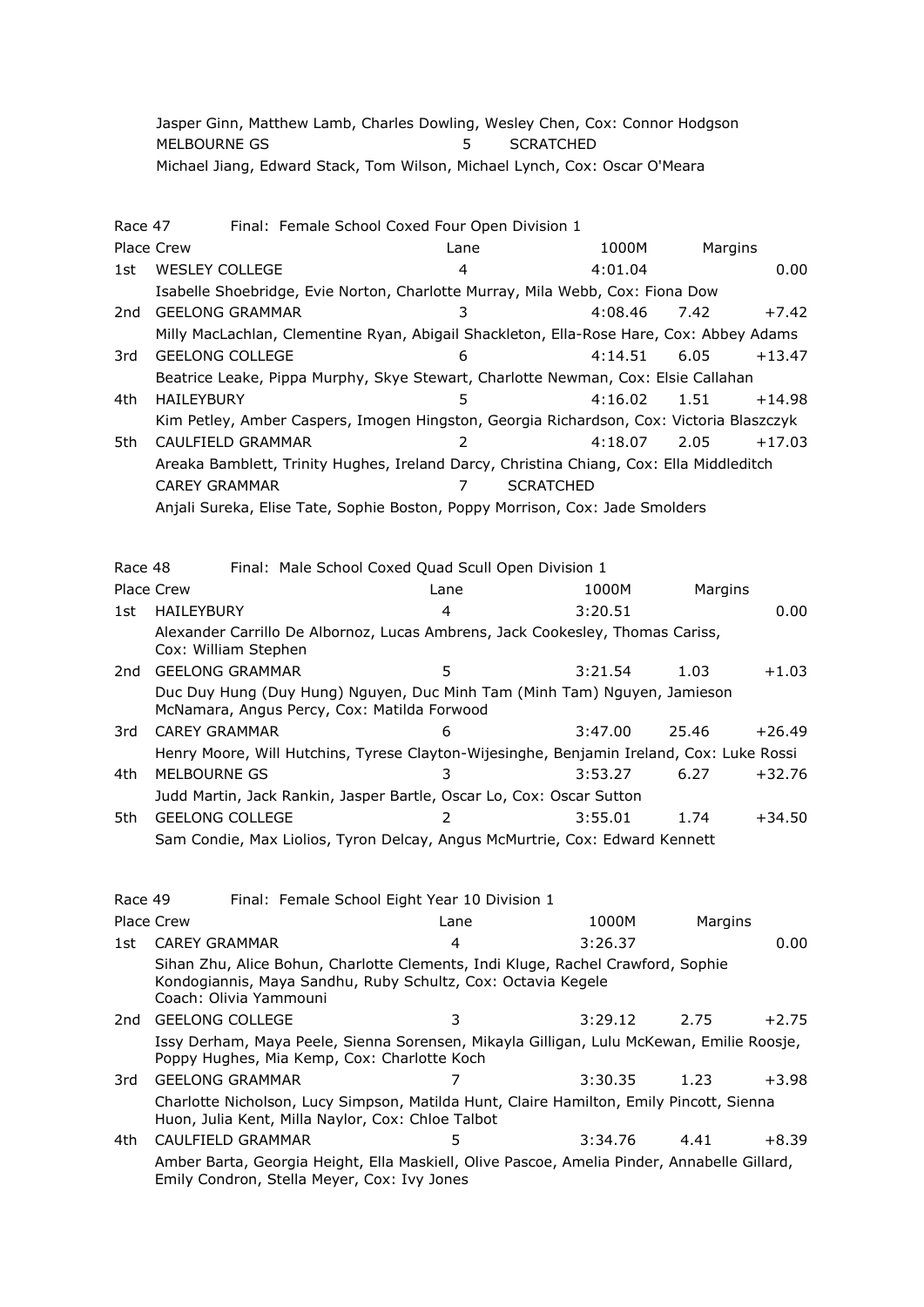| 5th     | <b>WESLEY COLLEGE</b>      |                                                                                                                                                                            | 6    | 3:35.91    | 1.15              | $+9.54$  |
|---------|----------------------------|----------------------------------------------------------------------------------------------------------------------------------------------------------------------------|------|------------|-------------------|----------|
|         | Coach: Christine Nancarrow | Bella Muszynski, Molly Crighton, Bella Mariu, Annabel Schmidt, Madeline Marquet-Walker,<br>Lauren Kenneally, Lilly Koot, Kessem Shahak, Cox: Indigo Walker                 |      |            |                   |          |
| 6th     | <b>HAILEYBURY</b>          |                                                                                                                                                                            | 2    | 4:01.03    | 25.12             | $+34.66$ |
|         |                            | Chloe Lieu, Neeraja Ahielan, Nerissa Liu, Estelle Verner, Ellen Reddell, Shradha Nayar, Kate<br>Porter, Eliza Christopoulos, Cox: Sienna Conti                             |      |            |                   |          |
| Race 50 |                            | Final: Male School Eight Year 10 Division 4                                                                                                                                |      |            |                   |          |
|         | <b>Place Crew</b>          |                                                                                                                                                                            | Lane | 2000M      | Margins           |          |
| 1st     | <b>SCOTCH COLLEGE VIC</b>  |                                                                                                                                                                            | 3    | 7:01.27    |                   | 0.00     |
|         | Coach: Mark Russell        | Will James, Lucas McKenzie, Sam Ferguson, Jack Xu, Charlie Jamieson, James McGrath, Gus<br>Furphy, Hugo Gertis, Cox: Ashvin Cali                                           |      |            |                   |          |
| 2nd     | XAVIER                     |                                                                                                                                                                            | 2    | 7:03.74    | 2.47              | $+2.47$  |
|         |                            | Sky White, Tom Crowe, Charlie Hall, Archie Bettiol, Henry Kift, Matthew Voitin, Patrick<br>Bright, Ben Walter, Cox: Liam Savage                                            |      |            |                   |          |
| 3rd     | MELBOURNE GS               |                                                                                                                                                                            | 6    | 7:18.03    | 14.29             | $+16.76$ |
|         |                            | Nick Sutton, Will Young, Henry Feeney, Luciano Bosci, Nate Portnoy, William Brew, Lachlan<br>Mitchell, Matthew Arnold, Cox: Andrew Smith                                   |      |            |                   |          |
| 4th     | <b>XAVIER</b>              |                                                                                                                                                                            | 4    | 7:43.95    | 25.92             | $+42.68$ |
|         |                            | Orlando Magasdi, Jamie Bevilacqua, Vincent Tripodi, Tony Nguyen, James Anastasopoulos,<br>Harry Vukadinovic, Jonathon Palmer, Michael Palmer, Cox: Marcello (Rocco) Godino |      |            |                   |          |
| INV.    | <b>SCOTCH COLLEGE VIC</b>  |                                                                                                                                                                            | 5    | <b>NTT</b> | <b>INVITATION</b> |          |
|         | Coach: James Hart          | Jeremy Gray, Zac Moroney, Kaleb Moroney, Hunter Reeve, Henry Elliott, Sam Speed,<br>Edward Findlay, Fergus Ross, Cox: George Simmons                                       |      |            |                   |          |
| Race 51 |                            | Final: Male School Eight Year 10 Division 3                                                                                                                                |      |            |                   |          |
|         | <b>Place Crew</b>          |                                                                                                                                                                            | Lane | 2000M      | Margins           |          |
| 1st     | MELBOURNE GS               |                                                                                                                                                                            | 4    | 6:52.31    |                   | 0.00     |
|         |                            | Lachlan Houghton, Oliver Ebbels, Joseph Duggan, Jake Sedy, Nick Hann, Marcus Brown,<br>Jack Lowman, Cameron Reynolds, Cox: Oscar O'Meara                                   |      |            |                   |          |
| 2nd     | SCOTCH COLLEGE VIC         |                                                                                                                                                                            | 3    | 7:01.13    | 8.82              | $+8.82$  |
|         |                            | William Moulding, Matthew Williams, Eddie Wang, Piers Keating, Omar Morsi, Stirling Keogh,<br>Samuel Luo, William Dimitroulis, Cox: Alex Parker                            |      |            |                   |          |
| 3rd     | <b>XAVIER</b>              |                                                                                                                                                                            | 5    | 7:05.50    | 4.37              | $+13.19$ |
|         |                            | Nicholas Blackney, Indy Ronchi, Peter Kwok, James Chilcott, Timothy Wrigley, Angus<br>Forbes, Henry Mack, Jonty White, Cox: Will Newman                                    |      |            |                   |          |
| 4th     | <b>ST KEVIN'S</b>          |                                                                                                                                                                            | 2    | 7:22.04    | 16.54             | $+29.73$ |
|         | Coach: Ed Ryan             | William Chapman, Rory Brady, Maximo Dal Pozzo, Hugo Muller, Lucca Mitsch, William<br>Noonan, John Ralphsmith, Angus Murray, Cox: William Southey                           |      |            |                   |          |
| 5th     | <b>CAREY GRAMMAR</b>       |                                                                                                                                                                            | 6    | 7:26.44    | 4.40              | $+34.13$ |
|         | Coach: George Blood        | Jacob Whitechurch, Lachlan Robertson, Connor McCann, Christian Tsiavas, Harry Blue,<br>Campbell Lester, Daniel Suzor, Alex Hoy, Cox: Maxwell Vindurampulle                 |      |            |                   |          |
| Race 52 |                            | B Final: Male School Eight Year 10 Division 2                                                                                                                              |      |            |                   |          |

| Place Crew         | Lane | 2000M   | Margins |      |
|--------------------|------|---------|---------|------|
| 1st WESLEY COLLEGE |      | 7:14.21 |         | 0.00 |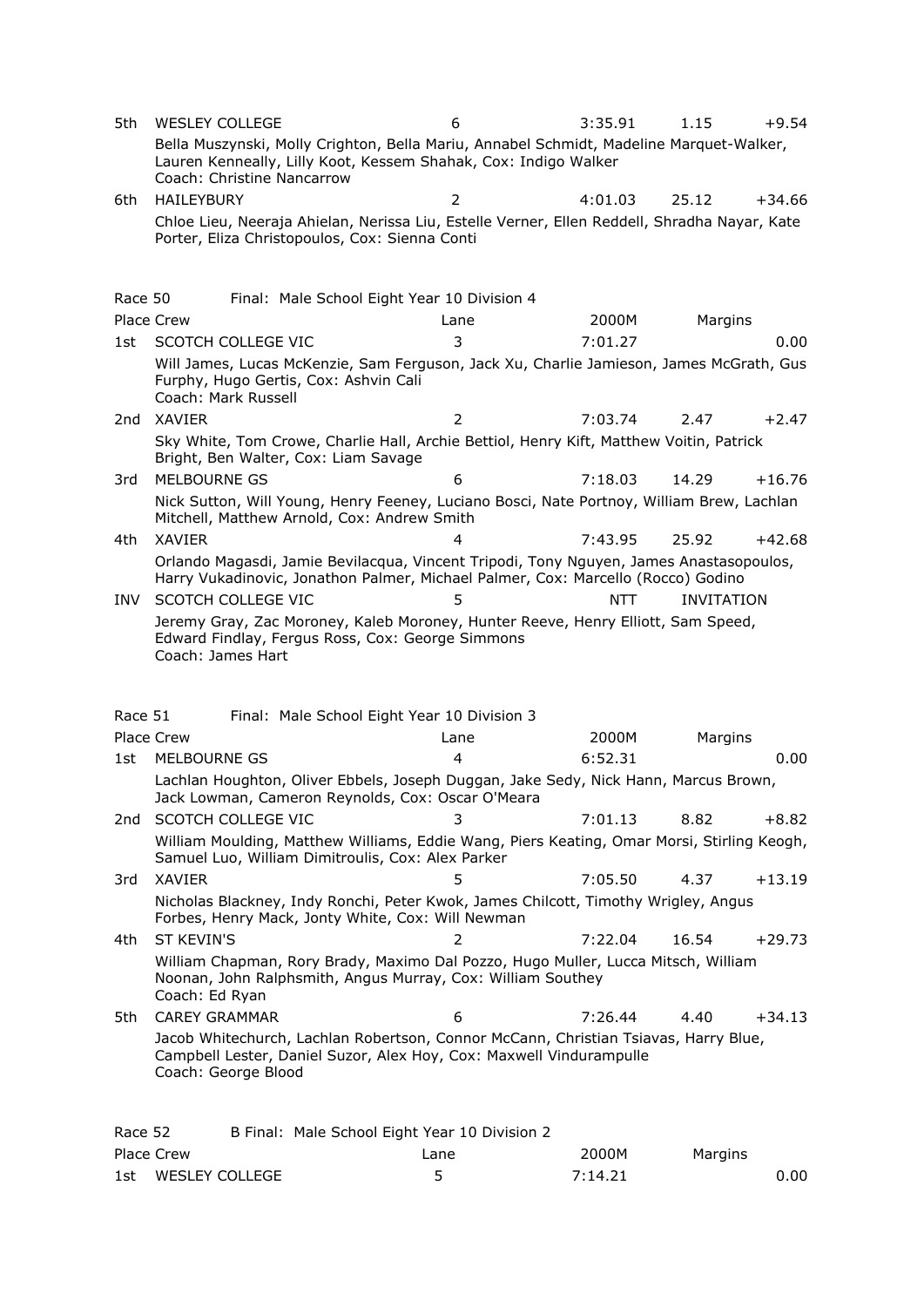Will McFall, Alex Hyatt, Massimo Colli, William Goode, Jack Driscoll, Tom Phillips, Jordan Walsh, Dillon McDougal, Cox: Xinyi Dong Coach: Harry Norman

2nd GEELONG COLLEGE 4 8:00.06 45.85 +45.85 Will Hunter, Josh Glazebrook, Jack Jelenko, Grisha Panasenkov, Rory Dennis, Baxter Pullin, Hugh McDonald, Will Vicente, Cox: Lili Batrouney

Race 53 A Final: Male School Eight Year 10 Division 2 Place Crew 2000 Control Channel Channel Lane 2000 Margins Margins 1st MELBOURNE GS 4 6:39.17 0.00 William Murkies-Hirsch, Sebastian Whiteley, Eddie Gough, Nixon Murray, Henry Sibly, Max Scanlon, Edward Ross, Harry Dudley, Cox: William Tulloch 2nd SCOTCH COLLEGE VIC 6 6:43.15 3.98 +3.98 John Cavanough, Charlie Hume, James Simpson, James Burton, Otto Schiffer, Oliver Badr, Lachlan Clark, Harry Clarke, Cox: Jonathan Harper 3rd ST KEVIN'S 5 6:47.35 4.20 +8.18 Matisse Kerr, Rafferty Davern, David Elliott, Vincent Vukasovic, Maximus Rafaniello, Oliver Nott, Thomas de Zoete, Noah Spiteri, Cox: Nafez Taouk Coach: Andrew Galante 4th XAVIER 3 6:52.77 5.42 +13.60 Miles Enders, Tyrone Oales, Tom Henrys, Sonny O'Connell, Felix Lynch, Thomas Scalzo, Nick Klimidis, Fergus Willoughby-Gough, Cox: Charlie Strode 5th GEELONG GRAMMAR 2 7:05.78 13.01 +26.61 Fred McKay, Henry Crutchfield, Luca Clarke, Tom Wilson, Harry Willis, Samuel Stringer, Joshua Colley, Archie MacLachlan, Cox: William Crawford 6th CAREY GRAMMAR 7 7:13.93 8.15 +34.76 Charlie Deacon, Christian Lai, Matthew Whitaker, Ethan Kumar, Julian Troiano, Ari Azzopardi, James Robson, Alby Hewitt, Cox: Raj Fordyce Coach: Jarvis Cole Race 54 B Final: Male School Eight Year 10 Division 1 Place Crew 2000 Cane 2000 Lane 2000 Margins 1st CAREY GRAMMAR 6 6:48.14 0.00 Bowen Hilton, Thomas Voller, Alfie Sullivan, Charlie Tracey, Christian Newport, Beppe Daly, Spencer Thomas, Walt Alexander, Cox: Emily Read 2nd GEELONG GRAMMAR 5 6:52.73 4.59 +4.59 Nick Barnes, Thomas (Tom) Naylor, William Mahon, Lloyd Vidotto, Archibald Allen, Thomas Pirenc, Dibdin Fitzgerald, Xin Hao Li, Cox: Patrick Kirwan 3rd GEELONG COLLEGE 4 6:53.16 0.43 +5.02 Ted O'Malley, Alexander Williams, Hugo Zumpe, Joshua Hunter, Sam Thompson, Robbie Solly, Joe Osborne, Johnny Pring, Cox: Sophie McCartney 4th BRIGHTON GRAMMAR 1 3 7:03.51 10.35 +15.37 Miller Chilcott, Julius Ferwerda, Mack Anderson, Angus Haddon, Hugo Ettershank, Oliver Fyfe, James Huang, Angus Schumacher, Cox: Dominic Packham Coach: Thomas Fisher 5th HAILEYBURY 2 7:23.79 20.28 +35.65 Charles Begg, Hamish Wilson - Moran, Phyrell Simpson, Xavier Carter, Jett Achermann, Angus McIntyre, Nicholas Cleary, Joshua Docking, Cox: Jeslyn Wang

| Race 55    | A Final: Male School Eight Year 10 Division 1 |       |         |
|------------|-----------------------------------------------|-------|---------|
| Place Crew | Lane                                          | 2000M | Margins |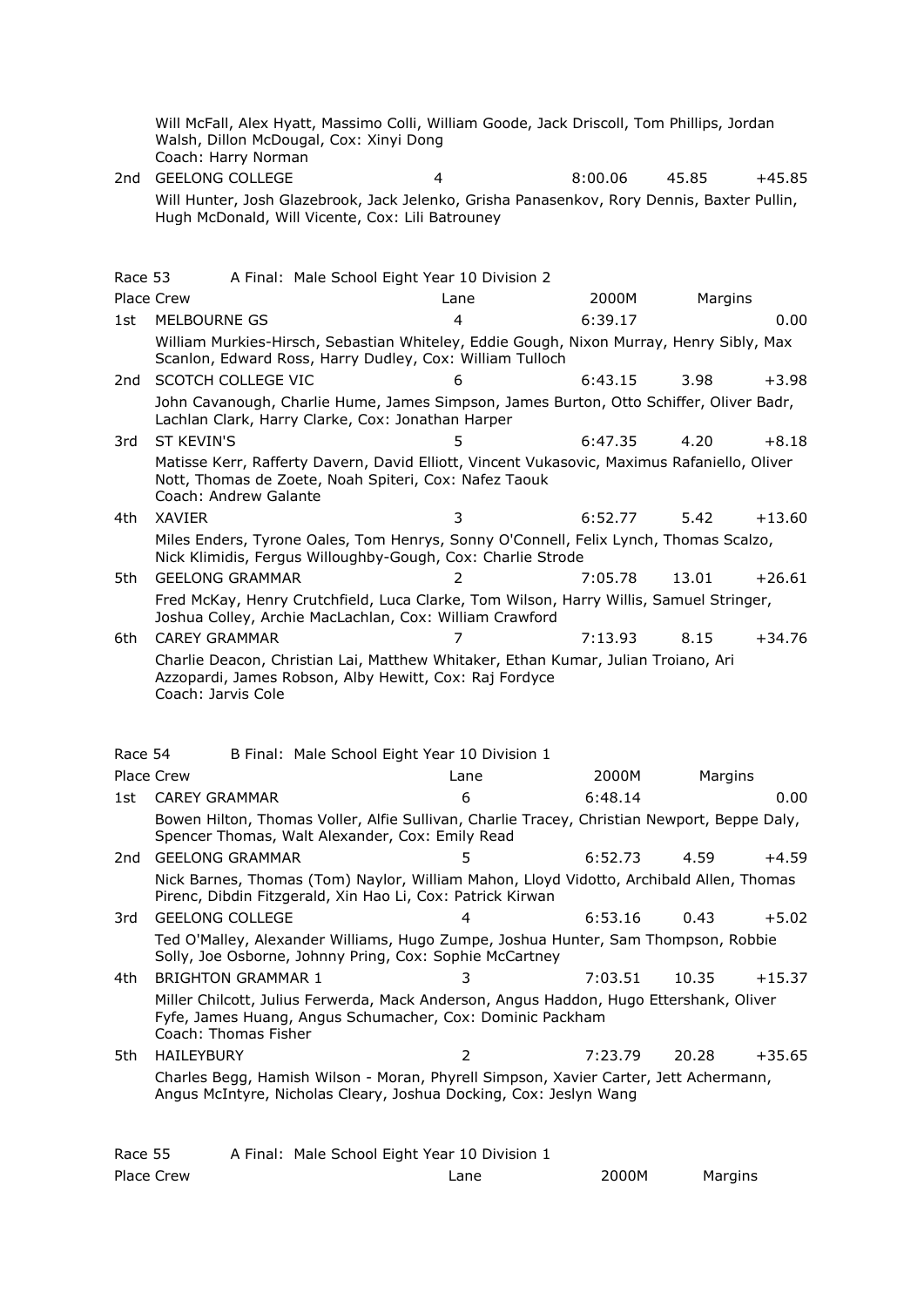| 1st             | <b>WESLEY COLLEGE</b>                                                                                                                                                            | 4              | 6:18.99 |         | 0.00     |
|-----------------|----------------------------------------------------------------------------------------------------------------------------------------------------------------------------------|----------------|---------|---------|----------|
|                 | Quentin Marchiori, Max Guthrie, Jeffrey Jiang, Leo Bakhache, Nicholas Bryant, Lachlan Idle,<br>Charlie Johnston, Amos Kirk, Cox: Josh Feferkranz<br>Coach: Zachary Smith         |                |         |         |          |
| 2nd             | <b>MELBOURNE GS</b>                                                                                                                                                              | 5              | 6:27.50 | 8.51    | $+8.51$  |
|                 | Hugo Hines, Hamish Kerr, Jack Anderson, Digby Bankes, George Raymond, Lachlan Perrett,<br>Sam Henderson, Daniel Cash, Cox: Lucien Marcel                                         |                |         |         |          |
| 3rd             | <b>XAVIER</b>                                                                                                                                                                    | 6              | 6:29.86 | 2.36    | $+10.87$ |
|                 | William McNamara, Lachlan Stewart, Edward Andrew, Will Allen, James Power, Cormac<br>O'Callaghan, Lachie Severn, Patrick Croagh, Cox: Daniel Stary<br>Coach: Sean Lake           |                |         |         |          |
| 4th             | CAULFIELD GRAMMAR                                                                                                                                                                | $\overline{2}$ | 6:30.42 | 0.56    | $+11.43$ |
|                 | Jasper Ginn, Massimo Topchian, Joshua McVean, James Ritchie, Casper Tabain, Harsmit<br>Dhiman, Stirling Perrott, Oscar Tilley, Cox: Aidan Robinson                               |                |         |         |          |
| 5th             | SCOTCH COLLEGE VIC                                                                                                                                                               | 3              | 6:33.93 | 3.51    | $+14.94$ |
|                 | Cooper Lord, Campbell Findlay, Matthew Mayes, Henri Lempriere, Alessandro Marro,<br>Benjamin Marchant, Josh Mitchell, Will Cowan, Cox: Harrison Cameron                          |                |         |         |          |
| 6th             | <b>ST KEVIN'S</b>                                                                                                                                                                | 7              | 6:38.48 | 4.55    | $+19.49$ |
|                 | William Lambos, Charles Fogarty, Finn Slattery, James Berry, Luke Ryan, Sam Chapman,<br>Blake Meadows, Daniel Di Mauro, Cox: Casper Reed<br>Coach: Will Anders                   |                |         |         |          |
| Race 56         | Final: Male School Eight Open Division 4                                                                                                                                         |                |         |         |          |
|                 | <b>Place Crew</b>                                                                                                                                                                | Lane           | 2000M   | Margins |          |
| 1st             | MELBOURNE GS                                                                                                                                                                     | 5              | 6:46.01 |         | 0.00     |
|                 | [O]<br>Oliver Chen, Ewan Dowd, Tom Reith, James Houghton, Patrick Norsa, Johnno Roxburgh,<br>Ryan Evans, Hugo Bennett, Cox: Theodore Herbst                                      |                |         |         |          |
| 2 <sub>nd</sub> | <b>ST KEVIN'S</b><br>[O]                                                                                                                                                         | 4              | 6:49.81 | 3.80    | $+3.80$  |
|                 | Billy Fuller, Orlando Rey, Daniel Barton, Max Portelli, Aidan Zupan, Maxwell Kelsey, William<br>Plunkett, Tighe O'Donoghue, Cox: Ethan Harpur<br>Coach: William Henry            |                |         |         |          |
| 3rd             | SCOTCH COLLEGE VIC<br>[O]                                                                                                                                                        | 2              | 6:59.22 | 9.41    | $+13.21$ |
|                 | Royston Roberts, Jackson Cameron, Charlie Stynes, Louis Cameron, Lachlan MacKinnon,<br>Benjamin Simon, Harry Crompton, William Carton, Cox: Adrian Marro<br>Coach: Maxwell Bloom |                |         |         |          |
| 4th             | <b>XAVIER</b><br>[O]                                                                                                                                                             | 6              | 7:05.65 | 6.43    | $+19.64$ |
|                 | Jim McCarthy, Hugh McNamara, Luca Camilleri, Michael Collier, Fionn Whelan, Tishan<br>Warnakulasuriya, Zachary Zappulla, Thomas Collison, Cox: Tom Lachal                        |                |         |         |          |
| 5th             | MELBOURNE GS 2<br>[O]                                                                                                                                                            | 3              | 7:05.95 | 0.30    | $+19.94$ |
|                 | James Di Nicolantonio, Sebastien Morell-Fantozzi, Rupert Grant, Charlie Sorell, Will Russell,<br>Rupert Edwards, Andrew Stankovich, Aydin Chowdhury, Cox: Gui Palma Dias         |                |         |         |          |
| Race 57         | Final: Female School Eight Open Division 3                                                                                                                                       |                |         |         |          |
|                 | Place Crew                                                                                                                                                                       | Lane           | 2000M   | Margins |          |
| 1st             | <b>GEELONG GRAMMAR</b>                                                                                                                                                           | 3              | 7:30.06 |         | 0.00     |
|                 | Katherine Gerraty, Skyla Critchlow, Phoebe a'Beckett, Prue Devilee, Zakiyah El Adam, Lanta<br>Clark, Acharlia Cameron, Tanna Ryan, Cox: Emilia Church,                           |                |         |         |          |

2nd GEELONG COLLEGE 4 8:17.99 47.93 +47.93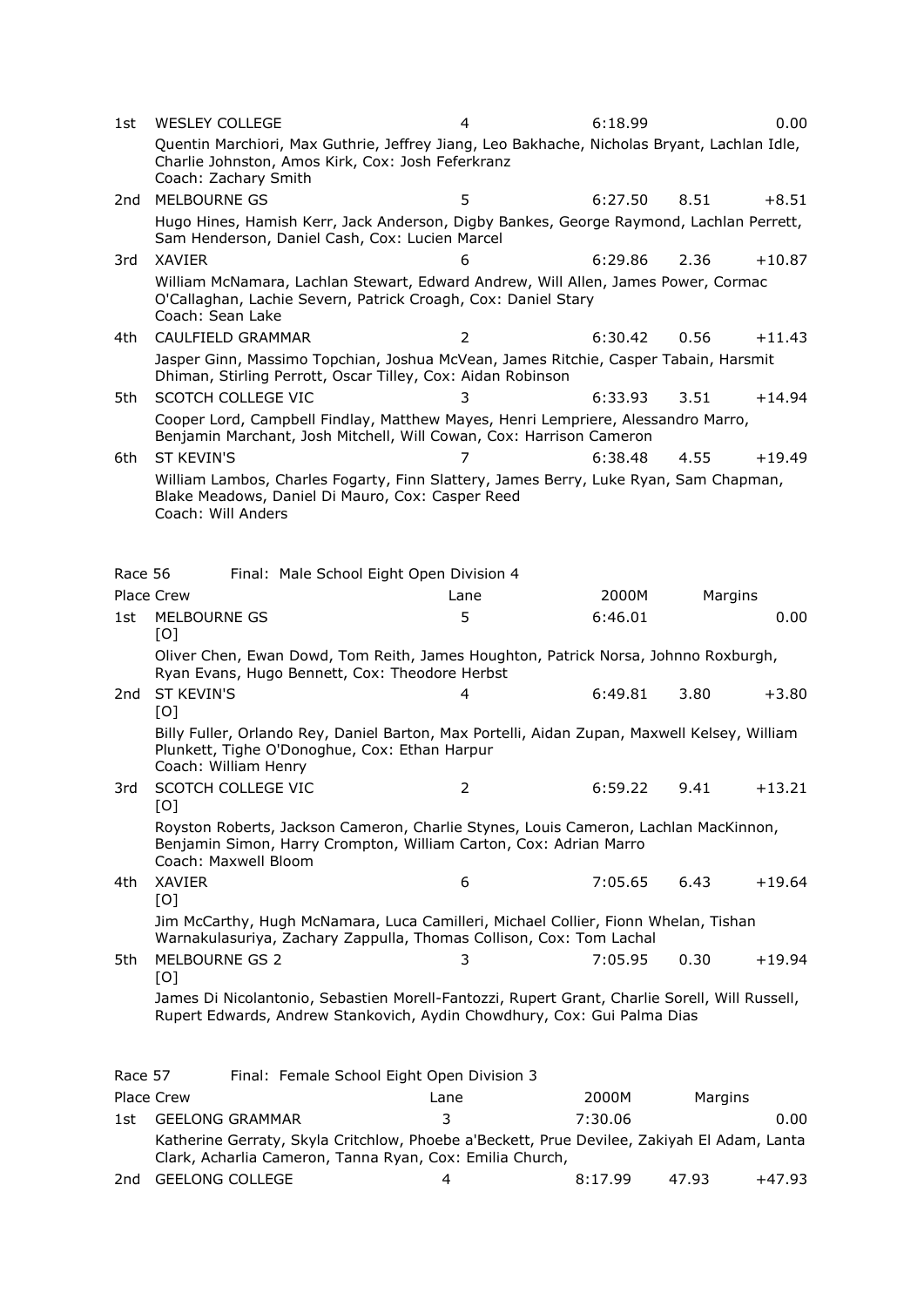Evelyn Coorey, Sarah Tait, Ruby Kennett, Imogen Edwards, Skye Stewart, Sarah Solly, Milly Garner, Charlotte Newman, Cox: Ruby Chen

| Race 58 |                                             | B Final: Male School Eight Open Division 3                                                                                                                   |         |         |          |
|---------|---------------------------------------------|--------------------------------------------------------------------------------------------------------------------------------------------------------------|---------|---------|----------|
|         | <b>Place Crew</b>                           | Lane                                                                                                                                                         | 2000M   | Margins |          |
| 1st     | <b>GEELONG COLLEGE</b>                      | 5                                                                                                                                                            | 7:01.81 |         | 0.00     |
|         | Whitford, Jacob Rowbottom, Cox: Anna Naylor | Harry Porte, Harry Sadler, Sam Condie, Charlie Lawson, Will Swan, Oscar Lord, Alex                                                                           |         |         |          |
| 2nd     | <b>CAREY GRAMMAR</b>                        | 4                                                                                                                                                            | 7:05.68 | 3.87    | $+3.87$  |
|         | Coach: Sam Jobson                           | Bailey Davies, Thomas Murdoch, Jordan Lin, Luke Iro, James Markovic, Michael Holman,<br>Sebastian Weymouth, Johnathan Weir, Cox: Thomas Bucknell             |         |         |          |
| Race 59 |                                             | A Final: Male School Eight Open Division 3                                                                                                                   |         |         |          |
|         | <b>Place Crew</b>                           | Lane                                                                                                                                                         | 2000M   | Margins |          |
| 1st     | SCOTCH COLLEGE VIC                          | 5                                                                                                                                                            | 6:26.89 |         | 0.00     |
|         | Coach: Harry Gill                           | Sebastian Kritikides, Jonah Flocas, Charlie Green, Theodore Dryden, Christopher Louzis,<br>Lachie Finster, Sam Pritchard, Jake Maycock, Cox: Maxwell Findlay |         |         |          |
| 2nd     | <b>ST KEVIN'S</b>                           | 3                                                                                                                                                            | 6:28.87 | 1.98    | $+1.98$  |
|         | Coach: Anthony Johnson                      | William Sudano, Will Rawlings, Lachlan De Garis, Zachary Fuller, Lucas Jackson, Thomas<br>Zaspel, Thomas Bartl, Nicholas Bare, Cox: Maxwell Sonnemann        |         |         |          |
| 3rd     | <b>BRIGHTON GRAMMAR 3</b>                   | 6                                                                                                                                                            | 6:30.65 | 1.78    | $+3.76$  |
|         | Coach: Richard Bartlett                     | Oscar Noble, Thomas Hahn, Oscar Ettershank, Callum Binnie, Hugo Mintrom, Oliver<br>Robertson, Jorge Houridis, Jackson McKenzie, Cox: Sidney Bartlett         |         |         |          |
| 4th.    | MELBOURNE GS                                | 4                                                                                                                                                            | 6:32.11 | 1.46    | $+5.22$  |
|         |                                             | Alexander Leviny, Nick James, Charlie Henderson, Matty Porter, Max Shepherd, Lucas<br>Batten, Leo Grant, Mackenzie Cairns, Cox: Charlie Wallace              |         |         |          |
| 5th     | <b>XAVIER</b>                               | 7                                                                                                                                                            | 6:55.64 | 23.53   | $+28.75$ |
|         |                                             | Raffey Huysing, Aidan Commane, William Webb, William Dann, Lachlan Tognella, James<br>Crawford, William Middleton, James Head, Cox: James Taylor             |         |         |          |
| 6th     | CAULFIELD GRAMMAR                           | 2                                                                                                                                                            | 7:00.46 | 4.82    | $+33.57$ |
|         |                                             | Samuel Norman, Steve Zheng, Milan Umesh, Marcellus Costa, William Vannan, Blake<br>Brunning-Smith, Max McArdle, Brodie Quinn, Cox: Connor Hodgson            |         |         |          |
| Race 60 |                                             | B Final: Male School Eight Open Division 2                                                                                                                   |         |         |          |
|         | Place Crew                                  | Lane                                                                                                                                                         | 2000M   | Margins |          |
| 1st     | XAVIER                                      | 5                                                                                                                                                            | 6:26.60 |         | 0.00     |
|         |                                             | Samuel Casserly, Joseph Prowse, Michael Godino, Patrick Stewart, Edward Lyons, Owen<br>Johnston, Atticus Scally, Patrick Singh, Cox: Jack Lin                |         |         |          |
| 2nd     | <b>CAREY GRAMMAR</b>                        | 3                                                                                                                                                            | 6:31.00 | 4.40    | $+4.40$  |
|         | Coach: Connor Bavage                        | Tom Prendergast, Aidan Tenace, Jake Shinton, Matthew Worth, Declan O'Callaghan, Liam<br>Vallely, Joseph Walker, Gus Knowles, Cox: Jamie Hoopmann             |         |         |          |
| 3rd.    | CAULFIELD GRAMMAR                           | $\overline{4}$                                                                                                                                               | 6:34.85 | 3.85    | $+8.25$  |
|         |                                             | Xavier Lipman, Max Burke, Max Webb, Griffin Farmer, Joseph Godwin, Jesper Oriander,<br>Liam Quinn, Lukas Meyer, Cox: Aidan Robinson                          |         |         |          |
| 4th     | <b>WESLEY COLLEGE</b>                       | 6                                                                                                                                                            | 6:39.96 | 5.11    | $+13.36$ |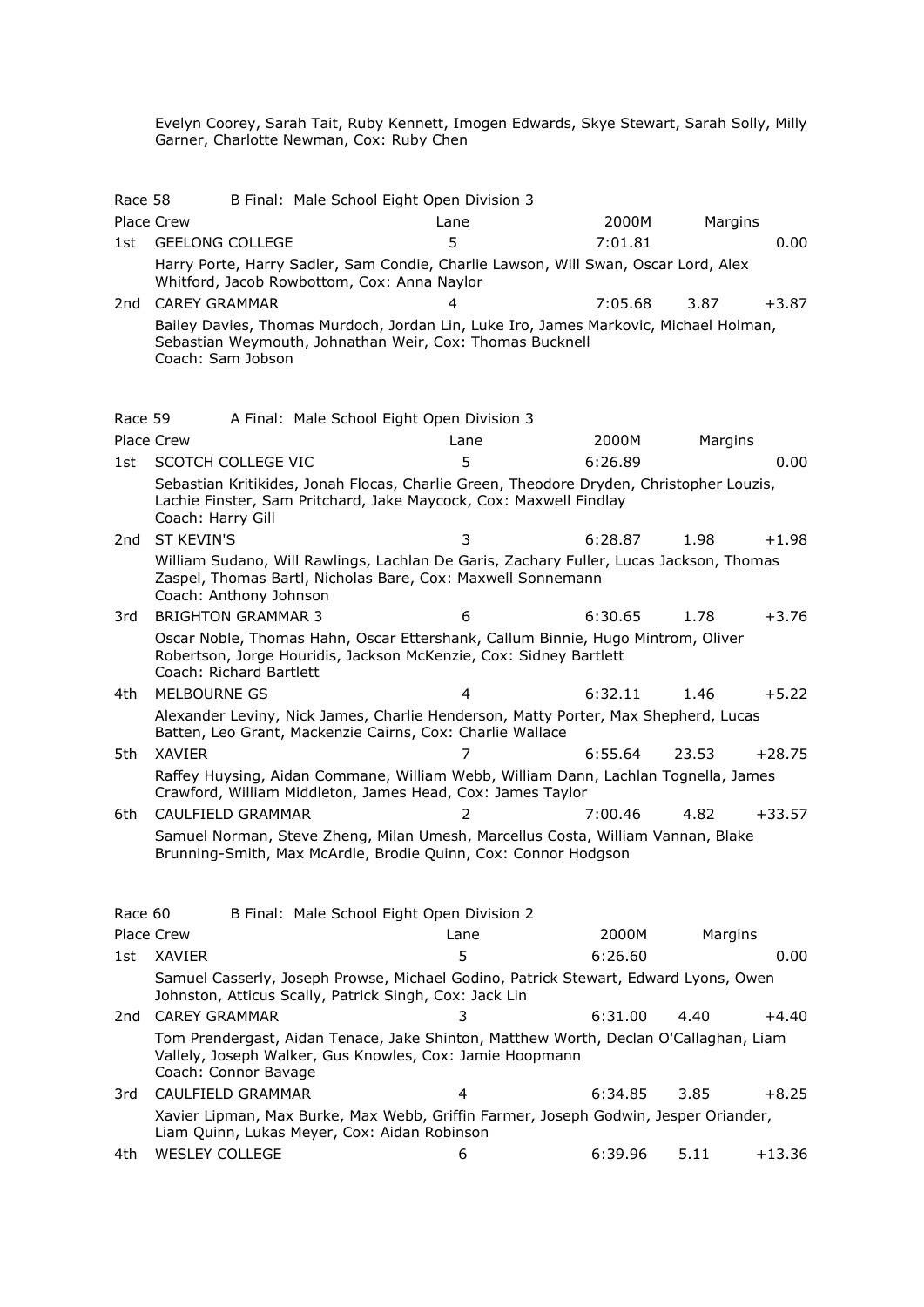Alex Hardy, Will Humphries, Will Nuttall, James Cone, Callum Roberts, Hugh Collins, Charlie Gabbott, Tate Grunden, Cox: Nicholas Gelagotis

| Race 61 |                                                                                                                                            |  | Final: Female School Eight Open Division 2                                                                                                                 |         |         |          |
|---------|--------------------------------------------------------------------------------------------------------------------------------------------|--|------------------------------------------------------------------------------------------------------------------------------------------------------------|---------|---------|----------|
|         | Place Crew                                                                                                                                 |  | Lane                                                                                                                                                       | 2000M   | Margins |          |
| 1st     | <b>GEELONG GRAMMAR</b>                                                                                                                     |  | 4                                                                                                                                                          | 7:15.80 |         | 0.00     |
|         | Anna Ward, Ava Grylewicz, Grace Forbes, Sophie Manley, Rosie Barber, Iris Jeffrey, Milly<br>Holmes, Alannah D'Andrea, Cox: Zarli Dickinson |  |                                                                                                                                                            |         |         |          |
| 2nd     | CAULFIELD GRAMMAR                                                                                                                          |  | 3                                                                                                                                                          | 7:28.89 | 13.09   | $+13.09$ |
|         | Zantuck, Tara Bennett, Cox: Georgia Mulcahy                                                                                                |  | Rory Redlich, Sophie Hill, Lucette Farrar, Olivia Jones, Emma Wills, Poppy Palmer, Emily                                                                   |         |         |          |
| 3rd     | <b>GEELONG COLLEGE</b>                                                                                                                     |  | 5                                                                                                                                                          | 7:31.57 | 2.68    | $+15.77$ |
|         | Edie Benson, Lou Campbell, Cox: J'aime Osborne                                                                                             |  | Phoebe Dunton, Alysha Blampied, Bailey Gait, Phoebe Calvert, Jazz Wylie, Lulu Morgan,                                                                      |         |         |          |
| 4th     | <b>CAREY GRAMMAR</b>                                                                                                                       |  |                                                                                                                                                            | 8:06.21 | 34.64   | $+50.41$ |
|         | Emma John, Chloe Holt, Cox: Alexia Karagiannis                                                                                             |  | Alice Freney-Mills, Lauren Hart, Milly Gentilin, Megan Anstee, Iris Jordan, Romy Taylor,                                                                   |         |         |          |
| Race 62 |                                                                                                                                            |  | A Final: Male School Eight Open Division 2                                                                                                                 |         |         |          |
|         | <b>Place Crew</b>                                                                                                                          |  | Lane                                                                                                                                                       | 2000M   | Margins |          |
| 1st     | <b>SCOTCH COLLEGE VIC</b>                                                                                                                  |  | 5                                                                                                                                                          | 6:14.49 |         | 0.00     |
|         | Coach: Archie Gill                                                                                                                         |  | Thomas Genovese, Archie Clunies-Ross, Joshua McLeod, Nik Tsourvakas, Archie Abbott,<br>Hamish Paine, Maxim Jeremijenko, George Burney, Cox: Angus McClusky |         |         |          |
| 2nd     | MELBOURNE GS                                                                                                                               |  | 4                                                                                                                                                          | 6:19.35 | 4.86    | $+4.86$  |
|         |                                                                                                                                            |  | Darcy McKenna, Alexander Ross, Max Dixon, Will Conroy, Jock Carter, Lucas Batten, Will<br>Dunlop, Christian Sallabank, Cox: Lachlan Tulloch                |         |         |          |
| 3rd     | <b>GEELONG COLLEGE</b>                                                                                                                     |  |                                                                                                                                                            | 6:22.64 | 3.29    | $+8.15$  |
|         | Charles Rahdon, Andy Deans, Cox: India Connor                                                                                              |  | Stirling Dennis, Henry Jackman, Harry Hayden, Oscar Tyrrell, Tom Thornton, Toby Hope,                                                                      |         |         |          |
| 4th     | <b>ST KEVIN'S</b>                                                                                                                          |  | 6                                                                                                                                                          | 6:25.63 | 2.99    | $+11.14$ |
|         | Coach: Annabelle Eaton                                                                                                                     |  | Alexander Prosser, Digby Newton-Brown, William Blyth, Billy Daffern, Frederick Holland,<br>Isaac Dyt, Liam Monaghan, Hugo Terzini, Cox: Ethan Cheung       |         |         |          |
| 5th     | <b>BRIGHTON GRAMMAR 2</b>                                                                                                                  |  | $\overline{2}$                                                                                                                                             | 6:25.92 | 0.29    | $+11.43$ |
|         | Tiver, Charlie Catt, Cox: Angus Roberts<br>Coach: Thomas Haddon                                                                            |  | Jamie Draheim, Finn Watson-Hook, Patrick Hoy, Jake Tuim, Angus Elliott, Archie May, Jack                                                                   |         |         |          |
| 6th.    | <b>GEELONG GRAMMAR</b>                                                                                                                     |  | 7                                                                                                                                                          | 6:29.14 | 3.22    | +14.65   |
|         |                                                                                                                                            |  | Sebastian Alvarez de Toledo, William Crawford, Harry Cooper, Hunter Dowd, Ethan Colley,<br>Jake Tolhoek, Tom Ross, Hugo Clements, Cox: Louisa Chong        |         |         |          |
| Race 63 |                                                                                                                                            |  | B Final: Male School Eight Open Division 1                                                                                                                 |         |         |          |
|         | Place Crew                                                                                                                                 |  | Lane                                                                                                                                                       | 2000M   | Margins |          |
| 1st     | <b>WESLEY COLLEGE</b>                                                                                                                      |  | 5                                                                                                                                                          | 6:12.91 |         | 0.00     |
|         |                                                                                                                                            |  | Andy Dai, Darby Welberry, Sam Jeffrey, Edwin O'Donnell, Wesley Hudson, Khaled Mashni,<br>Connor Watson, Mitch Williams, Cox: Nicholas Gelagotis            |         |         |          |
| 2nd     | <b>GEELONG COLLEGE</b>                                                                                                                     |  | 3                                                                                                                                                          | 6:17.41 | 4.50    | +4.50    |
|         | Emmerson Facer, Olly Williams, Cox: Cate Barr<br>Coach: Andrew Cleary                                                                      |  | Christopher Bowker, Wilbur Renney, Liam Wylie, Oliver Ashby, Ben Gorell, Angelo Binos,                                                                     |         |         |          |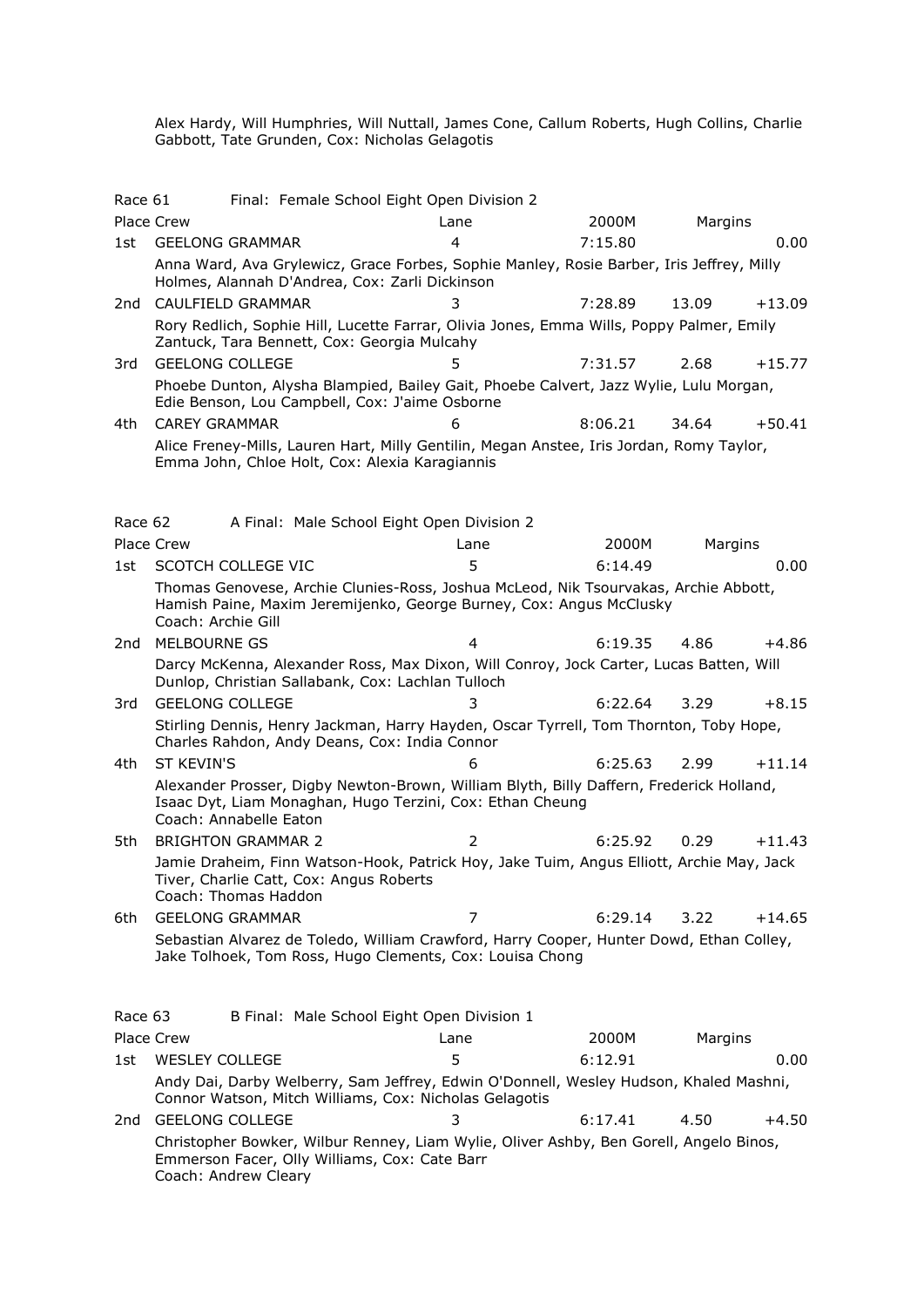| 3rd     | <b>CAREY GRAMMAR</b>                                                                                                                                                                         | 4                                          | 6:18.53 | 1.12    | $+5.62$  |
|---------|----------------------------------------------------------------------------------------------------------------------------------------------------------------------------------------------|--------------------------------------------|---------|---------|----------|
|         | Ewan Coleman, Mac Perry, Sam Carmody, Benjamin van den Berg, Joshua Richardson,<br>William Hatfield, Nicholas Newport, Jack Harding, Cox: Luke Rossi                                         |                                            |         |         |          |
| 4th     | CAULFIELD GRAMMAR                                                                                                                                                                            | 6                                          | 6:20.69 | 2.16    | $+7.78$  |
|         | Jack Tilley, Charles Kilburn, Asher Star, Bryson Cowie, Josh Cousins, Fergus Kininmonth,<br>Rhys Andrew, Tex Freeman, Cox: Samuel Norman                                                     |                                            |         |         |          |
| 5th     | <b>HAILEYBURY</b>                                                                                                                                                                            | 2                                          | 6:41.00 | 20.31   | $+28.09$ |
|         | Patrick Millar, Harry McIntyre, Oscar Croxall, Ethan Morten, Edward Cassidy, Matt Porter,<br>Benjamin Blight, James Douglas, Cox: Dean Nguyen                                                |                                            |         |         |          |
| Race 64 |                                                                                                                                                                                              | Final: Female School Eight Open Division 1 |         |         |          |
|         | Place Crew                                                                                                                                                                                   | Lane                                       | 2000M   | Margins |          |
| 1st     | <b>WESLEY COLLEGE</b>                                                                                                                                                                        | $\overline{4}$                             | 6:51.53 |         | 0.00     |
|         | Leyla Kenneally, Saskia Blackburn, Emily Hill, Lauren Mayhood, Lucy Thomson, Thea Coull,<br>Christina Kamenev, Zara Lavery, Cox: Fiona Dow<br>Coach: Hannah Every-Hall                       |                                            |         |         |          |
| 2nd     | <b>GEELONG GRAMMAR</b>                                                                                                                                                                       | 5                                          | 6:58.59 | 7.06    | $+7.06$  |
|         | Chloe Paton, Hannah Bufton, Lilli Cowan, Molly Sanderson-Baker, Star Rose Miller, Luka<br>Currell, Alice Peddie, Gillian Walton, Cox: Cate Blyth                                             |                                            |         |         |          |
| 3rd     | <b>GEELONG COLLEGE</b>                                                                                                                                                                       | 3                                          | 7:03.59 | 5.00    | $+12.06$ |
|         | Andie Taylor, Connie Dunkley-Smith, Amelia Edmonds, Ellie Campbell, Daisy Page, Bridget<br>Delany, Issy Batrouney, Aimee McLaughlin, Cox: Ella Panek-Mitchel                                 |                                            |         |         |          |
| 4th     | CAULFIELD GRAMMAR                                                                                                                                                                            | 6                                          | 7:12.54 | 8.95    | $+21.01$ |
|         | Amelia McInnes, Lily Murray, Rosie Morrison, Francesca Newport, Bethany Sexton, Ella<br>Biesse-Leong, Olivia Boyce-Elliott, Sarah Fairhall, Cox: Lucinda Clifford                            |                                            |         |         |          |
| 5th     | <b>CAREY GRAMMAR</b>                                                                                                                                                                         | 7                                          | 7:20.17 | 7.63    | $+28.64$ |
|         | Darcy Kelly-Stout, Lily Bohun, Jamie Sinicco, Susannah Lutze, Erin Hilton, Emma Gebert,<br>Natasha Liberopoulos, Sasha Edney, Cox: Lucienne Hubbard                                          |                                            |         |         |          |
| 6th     | <b>HAILEYBURY</b>                                                                                                                                                                            |                                            | 7:36.92 | 16.75   | $+45.39$ |
|         | Natalie Lam, Eleanor Joyce, Charlotte Davidson, Gemma Dillon, Alice Thomasson, Indigo<br>Blakeman-Lee, Alexandra McDonald, Stasia Scaunich, Cox: Breana McLean                               |                                            |         |         |          |
| Race 65 |                                                                                                                                                                                              | A Final: Male School Eight Open Division 1 |         |         |          |
|         | <b>Place Crew</b>                                                                                                                                                                            | Lane                                       | 2000M   | Margins |          |
| 1st     | <b>BRIGHTON GRAMMAR 1</b>                                                                                                                                                                    | 3                                          | 5:57.86 |         | 0.00     |
|         | Hamish Roberts, James Capp, Ethan Calcatjicos, Dougal Bland, Jack Puise, Zach Bowen,<br>Lucas Connell, Sam Wyss, Cox: Malachi Bakker                                                         |                                            |         |         |          |
| 2nd     | ST KEVIN'S                                                                                                                                                                                   | 4                                          | 5:58.28 | 0.42    | $+0.42$  |
|         | Jack Ivers, Thomas Hall, Nicholas Tonge, James Hart, Ryan Cornelius, William Bancovich,<br>Stephen Moffat, Liam Foldi, Cox: Oliver Lunn<br>Coach: Blair Jenkins                              |                                            |         |         |          |
| 3rd     | SCOTCH COLLEGE VIC                                                                                                                                                                           | 5                                          | 6:02.83 | 4.55    | +4.97    |
|         | Tige Ryan, Henry Strang, Edward Burns, Massimo Marro, Thomas Heerding, Edward Findlay,<br>Ben Strang, Josh Bufé, Cox: Lachie Phillips                                                        |                                            |         |         |          |
| 4th     | <b>MELBOURNE GS</b>                                                                                                                                                                          | 6                                          | 6:05.62 | 2.79    | $+7.76$  |
|         | Campbell Chesney, Nic Adkins, George Froomes-Houseman, Alex Brew Ferrer, Alexander<br>Appleton, Winston Hooper, Felix Archibald, Sam Guthrie, Cox: Freddie Campbell<br>Coach: Tom Abramowski |                                            |         |         |          |
| 5th     | <b>XAVIER</b>                                                                                                                                                                                | 7                                          | 6:08.14 | 2.52    | $+10.28$ |
|         | Nicholas Kelly, Lachlan Power, Joseph Brear, Charles Kristens, Nicholas Andrew, Oliver<br>Scalzo, Charles Amad, Patrick Shaw, Cox: Fergus Grave                                              |                                            |         |         |          |
| 6th.    | <b>GEELONG GRAMMAR</b>                                                                                                                                                                       | 2                                          | 6:15.74 | 7.60    | $+17.88$ |